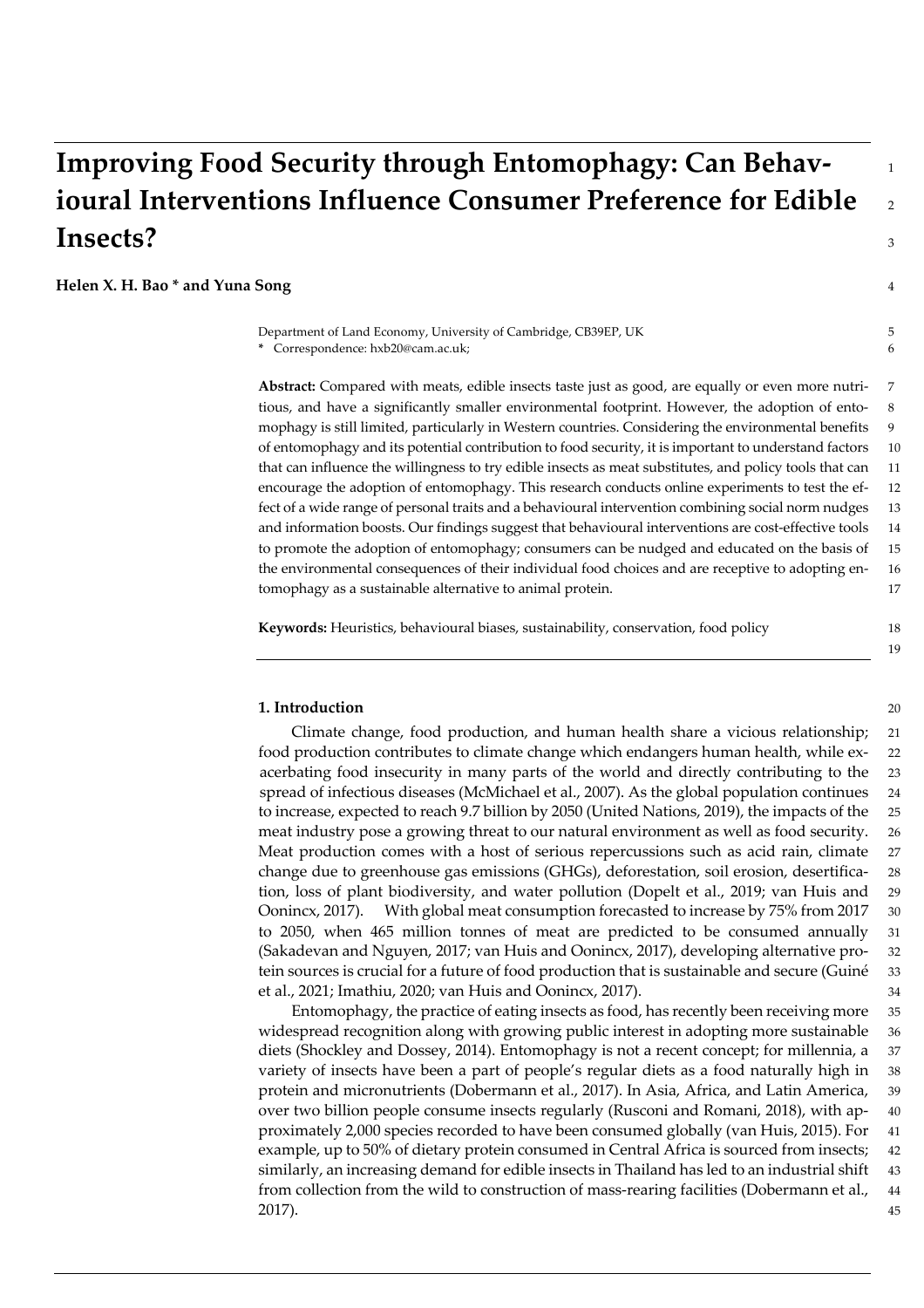Although meat consumption in developing countries has been increasing fast, per 46 capita meat consumption in developed countries is much higher, especially in North 47 America (see Figure 6.6 in OECD and FAO, 2021). However, Western countries have been 48 largely reluctant to adopt edible insects as human food. Insects are commonly associated 49 with uncleanliness in many Western cultures, and most consumers are opposed to their 50 consumption (Schrader et al., 2016). Such preconceptions are implanted through food ne- 51 ophobia, i.e., the fear of eating unfamiliar foods, and a culture that views insects as pests 52 and a marker of filth when associated with food. Additionally, while there is some re- 53 search on profiling consumers that are more accepting of entomophagy in European coun- 54 tries such as Belgium, Italy, and Portugal (Cicatiello et al., 2016; Florenca et al., 2021; 55 Megido et al., 2016; Piha et al., 2018; Verbeke, 2015), there is limited research involving 56 controlled experiments testing interventions to improve consumers' attitude towards en- 57 tomophagy. 58

To better understand how entomophagy may be more accepted by Western societies, 59 our research asked two questions. First, what are the factors that can influence consumers' 60 willingness to try edible insects? We will consider the knowledge of and attitude towards 61 entomophagy, environmental consciousness, and demographic factors as suggested in ex- 62 isting literature. Data will be collected from the U.S., one of the largest emitters of  $CO<sub>2</sub>$  63 from agricultural production in the world, where empirical evidence on the acceptance of 64 entomophagy is lacking. Second, do behavioural interventions increase the willingness to 65 try edible insects as meat substitutes? Behavioural insights have been applied in envi- 66 ronmental studies extensively in the last decades and have proved to be both effective and 67 cost-efficient (Khanna et al., 2021; Nisa et al., 2019). Some popular behavioural tools, such 68 as nudges, have been applied to encourage healthy food choices as well (Cesareo et al., 69 2022). Also, past studies that indicate people's food choices can be changed through in- 70 creasing exposure to edible insects, decreasing food neophobia, and altering attitudes to 71 entomophagy (Schrader et al., 2016; Verbeke, 2015). Therefore, we design a behavioural 72 intervention that combines social norm nudges and information boosts, and test if it could 73 significantly improve the willingness to try edible insects as a sustainable meat alterna- 74 tive, specifically for consumers in the United States. 75

Our analytical framework and hypotheses are tested by conducting an online exper- 76 iment with participants from the New York City, U.S., recruited through Amazon MTurk. 77 Empirical findings suggest that not only consumers' demographic characteristics and ex- 78 isting knowledge and attitudes of entomophagy can affect their willingness to try edible 79 insects, but also behavioural interventions are a cost-efficient way to encourage the adop- 80 tion of entomophagy amongst a non-negligible effect size. Consumers in Western coun- 81 tries are ready to be educated on the environmental consequences of their individual food 82 choices and are receptive to adopting entomophagy as a sustainable alternative to animal 83 protein. 84

The rest of the paper is organised as follows. A systematic and critical review of re- 85 lated literature is given in Section 2. Data and methods are presented in Section 3, followed 86 by discussions on empirical findings in Section 4. The final section gives policy implica- 87 tions and conclusions. 88

# **2. Literature Review** 89

### *2.1. Environmental benefits of entomophagy* 90

The environmental benefits of substituting meat protein with edible insects have 91 been demonstrated in past studies on entomophagy (Belluco et al., 2013; Guiné et al., 2021; 92 Imathiu, 2020; Oonincx and de Boer, 2012; Rusconi and Romani, 2018; van Huis and 93 Oonincx, 2017). The environmental advantages of insect farming can be categorised into 94 four areas: high feed conversion efficiency, decreased land use, reduced water use, and 95 lower GHGs. 96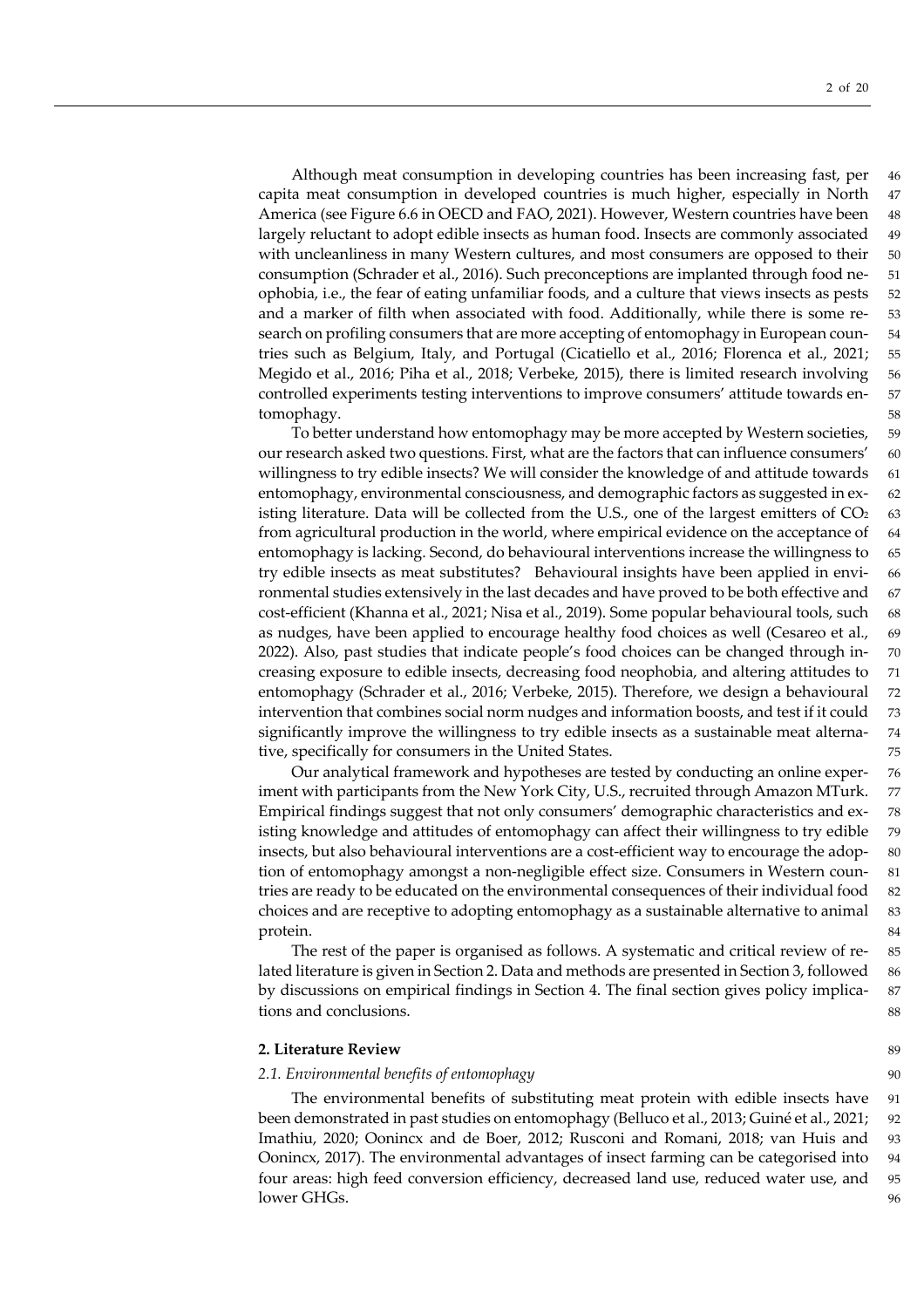Traditional meat production is highly inefficient; accounting for grazing pastures 97 and land used to grow livestock feed, livestock is responsible for 77% of farming land 98 worldwide while producing only 18% of the world's calories (Ritchie, 2020). Land use of 99 mealworms, a common edible insect, is much lower than that of chicken (130 to 185% 100 higher), pork (157 to 249% higher) and beef (689 to 1312% higher) (Oonincx and de Boer, 101 2012). Similarly, the water usage of insect production is much less than that of traditional 102 livestock. A comparison of litres of water needed per gram of protein found that insects 103 need 56 times less water than beef, 28.5 times less than pork, and 17 times less than chicken 104 (Dossey et al., 2016). The FAO stated that agriculture is responsible for 70% of global fresh- 105 water withdrawals (United Nations FAO, 2017). While the most direct form of water us- 106 age from livestock is feed production, the consequences of water pollution cannot be un- 107 derstated. In the U.S., the livestock sector produces 55% of total freshwater erosion in ad- 108 dition to pollution by pesticides (37% of total pesticide-produced pollution) and antibiot- 109 ics (50% of total antibiotic-produced pollution) (Steinfeld et al., 2006). 110

Compared to that of mealworms, the GWP per kilogram of edible protein of chicken 111 (32 to 167% higher), pork (51 to 287% higher), and beef (452 to 1151% higher) are much 112 larger. In comparison, for 1 kilogram of edible insects compared to the same amount of 113 meat from ruminants such as beef, insects produce up to 100 times less GHGs (Oonincx 114 et al., 2010). Evidently, compared to beef, cattle, and chicken, insects have the smallest 115 overall carbon footprint and are a protein source much more suitable for climate change 116 mitigation. Entomophagy presents a sustainable strategy to decreasing the environmental 117 harm of people's food choices; research found that if meat consumption was halved and 118 replaced with insects, this alone would free up approximately 1,680 million hectares of 119 land, equivalent to 70 times the size of the United Kingdom (Rusconi and Romani, 2018). 120

### *2.2. Improving food security through entomophagy* 121

With more than two billion people worldwide that are malnourished, global hunger 122 is a serious challenge that is expected to worsen as population growth coupled with cli- 123 mate change undermine the planet's ability to fulfil the nutritional needs of the human 124 population (van Huis et al., 2014). Furthermore, protein deficiency is a longstanding issue 125 that disproportionately affects low-income people worldwide (Shockley and Dossey, 126 2014). Entomophagy could be a potential component of the planet's strategy to resolving 127 the global climate crisis. 128

While nutritional composition varies by insect species, data from 236 edible insect 129 species demonstrated that they sufficiently fulfil humans' requirements for energy, pro-<br>130 tein, amino acids, lipids, and several minerals and vitamins; in particular, insects contain 131 a high iron and zinc content compared to ruminant meats, which is especially valuable in 132 improving the issue of malnutrition in developing countries, which experience significant 133 levels of zinc and iron deficiencies (Finke, 2005; Rumpold and Schluter, 2013; van Huis, 134 2015). 135

In comparison to Ready-to-Use Therapeutic Food (RUTF) such as milk powder that 136 must be imported and is rarely locally available in malnourished communities, insects can 137 be reared directly at the country where relief is needed. Particularly in regions where cul- 138 tivation of vertebrate livestock is infeasible or unaffordable, edible insects are less re- 139 source-intensive and more resistant to drought and disease than more traditional live- 140 stock (Shockley and Dossey, 2014). Consequently, entomophagy presents both a low-cost 141 and efficient method of improving livelihoods and regular diets among vulnerable people 142 (van Huis, 2015). There is precedent of substantial production systems used to produce 143 insects for biological control, the technology of which could be applied to develop systems 144 to produce edible insects on a large scale without much difficulty (Yen, 2009). 145

However, consumers in Western societies are generally detached from the immediate 146 and severe need for nutritional security in other parts of the world. More than seven times 147 the grain directly eaten by the entire U.S. population is used as feed for livestock just in 148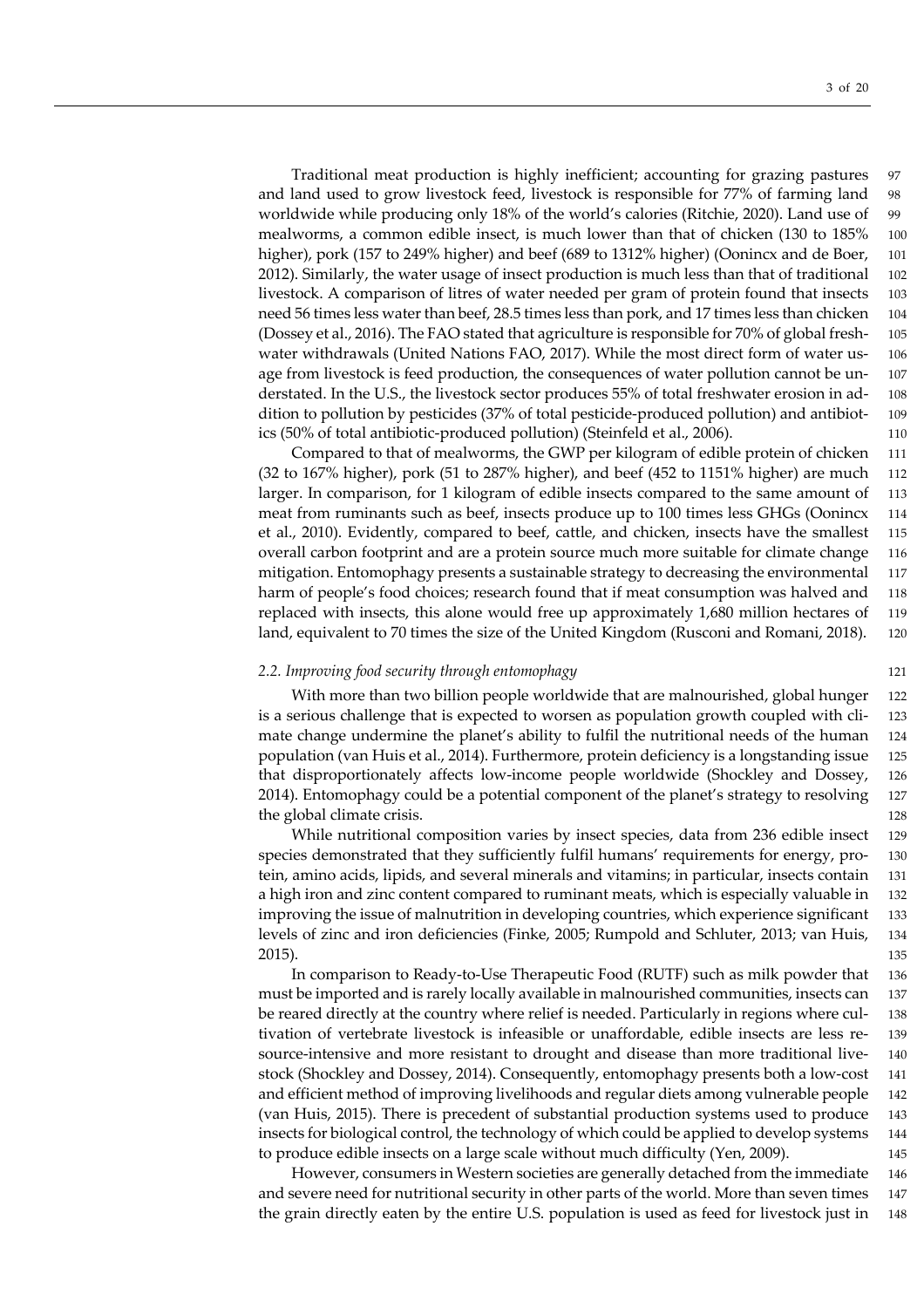America (Pimentel and Pimentel, 2003). By 1997, 85% of the world's grain supply was 149 being produced and imported for livestock feed in industrialised nations (Sansoucy, 150 1997). It is unrealistic to assume that food insecurity in less-developed countries is simply 151 a distribution problem (Guiné et al., 2021). If we do not alter our food choices and choose 152 to ingest meat at the current rate, by 2050 we will need to have increased meat production 153 by 73% to feed the potential population of 9.7 billion, an impossibly dangerous feat con- 154 sidering the environmental consequences (van Huis et al., 2014). Appealing to Western 155 consumers' environmental consciousness and improving their awareness of the potential 156 for entomophagy may be an effective strategy to sensitise the benefits of eating insects as 157 a substitute for meat, providing a direct and personal connection between consumer ac- 158 tion and environmental impact through food choices. 159

### *2.3. Factors influencing the willingness to try entomophagy* 160

The current literature has contrasting results on the subject of Western countries' at- 161 titudes towards consuming insects. For example, a study in Belgium in 2011 found that 162 there was little to no acceptance in eating insects as a protein food source, with a mere 5% 163 of the sample being willing to eat insect protein (Vanhonacker et al., 2013). In contrast, 164 19.3% of a sample of 368 Belgian meat consumers were willing to adopt insects as a "food- 165 stuff," and while this is not the majority, it revealed that there was a portion of the con- 166 sumer population that expressed readiness towards entomophagy (Verbeke, 2015). 167

The differences in the findings regarding people's attitudes on entomophagy in 168 Western countries can be attributed to a few potential factors. First, past studies with re- 169 sults wherein the majority of participants expressed aversion to edible insects did not in- 170 clude tasting sessions and subjects formed their opinions based solely on non-experi- 171 mental information such as emotions, memories, or self-purported knowledge (Schösler 172 et al., 2012; Vanhonacker et al., 2013). Megido et al. (2016) identified knowledge of ento- 173 mophagy and prior experience as two major factors affecting subjects' acceptance of in- 174 sect-based food products. Therefore, consumer knowledge and experience construct sig- 175 nificantly impacted general attitudes towards insect-based food, consistent with previous 176 theories in consumer research (Piha et al., 2018). 177

Second, general attitudes were found to be a strong indicator and key factor of par- 178 ticipants' willingness to buy edible insects, reflecting Northern and Central European par- 179 ticipants' lack of exposure to insects as a novel food (Piha et al., 2018). For instance, 180 Verbeke's research identified food neophobia and meat-related attitudes as influencers 181 for the willingness to try entomophagy for people in Belgium (Verbeke, 2015); Florenca et 182 al. (2021) found that food products containing processed insects had a greater chance of 183 being accepted compared to whole insects, which aligned with consumers' attitudes to 184 traditional animal meats. 185

The current literature also illustrates the effects of environmental consciousness on 186 people's food choices. Consideration of environmental impact is one of the key determi- 187 nants of consumer acceptance of novel foods (van Huis, 2013). While there is limited re- 188 search in this area, a few studies indicated that motivation towards sustainable food con- 189 sumption was a notable influence on people's adoption of edible insects (Tan et al., 2015; 190 van Huis, 2015; Verbeke, 2015). While Mancini et al. (2019) inferred that a seminar on ed- 191 ible insects mitigated feelings of disgust, this research did not have a control group to 192 ensure whether the change was caused by the intervention; additionally, the seminar was 193 a combination of the ecological, health, and gastronomic aspects of entomophagy, making 194 it difficult to conclude that the results were a direct result of environmental information 195 (Mancini et al., 2019). Further investigation is needed along this promising line of research. 196

Past studies also identified a wide range of demographic factors that affect Western 197 consumers' willingness to try entomophagy, such as gender, age, and occupation. For ex- 198 ample, males are more likely to try edible insects (Megido et al., 2016), older people are 199 less willing to adopt entomophagy (Verbeke, 2015), and people's field of occupation was 200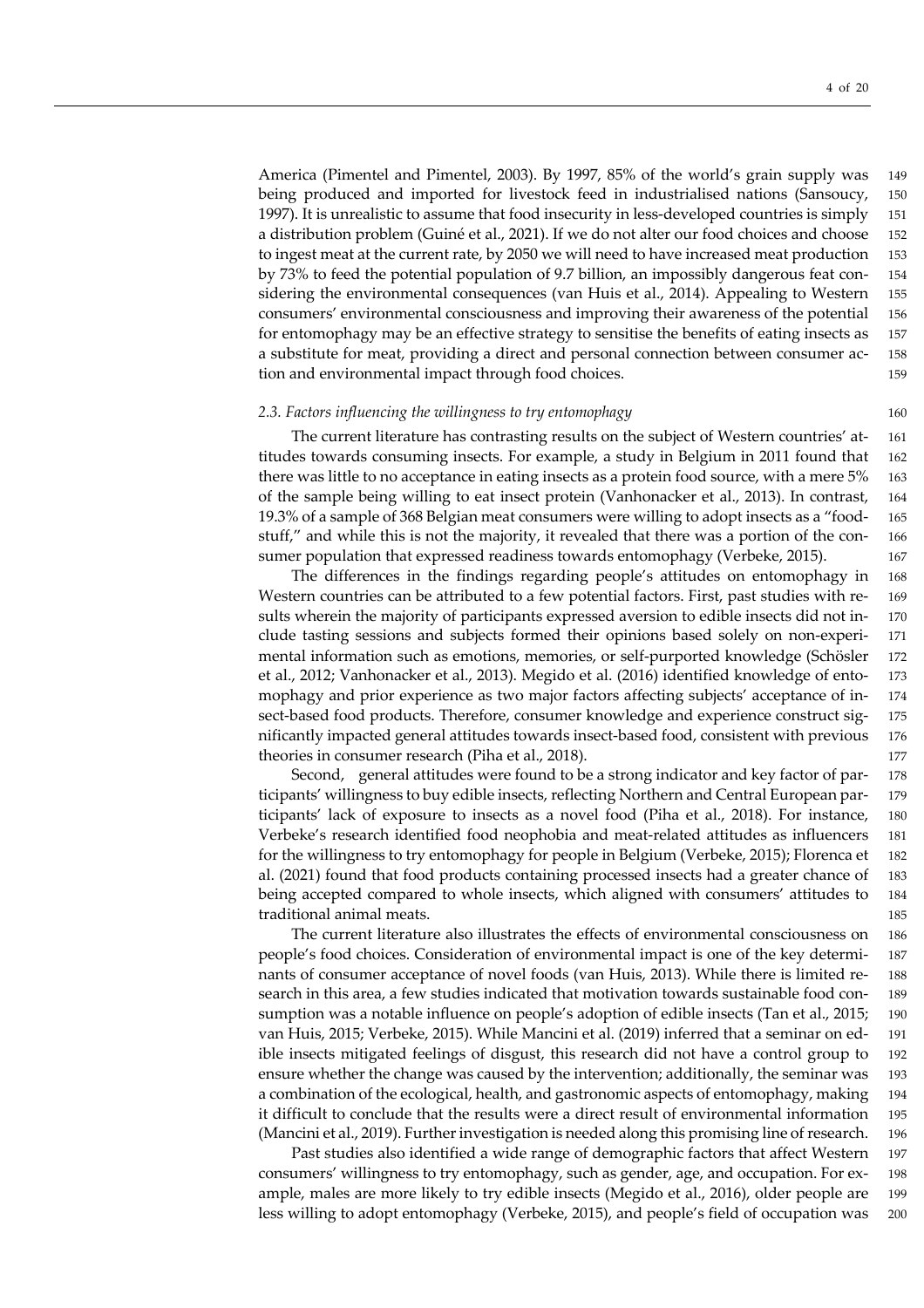found to be a factor in people's willingness to buy (Florenca et al., 2021). Following the 201 practice in the literature, we include these factors in our empirical investigation as well. 202

### *2.4. Behavioural interventions in environmental studies* 203

In recent years behavioural interventions – interventions that are neither monetarily 204 incentivizing nor legally/regulatorily coercive – have been extensively applied in environ- 205 ment studies. Several recent meta-analyses and systematic review of the literature demon- 206 strate the scope and potential of this line of research. Palm-Forster et al. (2019) surveyed 207 applications of nine behavioural tools (messenger, incentives, norms, defaults, salience, 208 priming, affect, commitment, and ego) in the design of evidence-based, cost-effective agri- 209 environmental programs to mitigate environmental damages and promote the supply of 210 environmental benefits from agricultural landscapes. Khanna et al. (2021) and Buckley 211 (2020) contrasted the effect of both behavioural interventions and monetary incentives in 212 reducing energy consumption and CO2 emissions in residential buildings. They not only 213 confirmed the positive effect of both monetary and non-monetary interventions on reduc- 214 ing the energy consumption of households, but also highlighted the potential benefits of 215 deploying the right combinations of interventions. The most comprehensive review on 216 this topic to date is Nisa et al. (2019), which covers six aspects of household activities that 217 contributing to climate changes (i.e., energy, car use, water, food waste, meet, and recy- 218 cling) and five groups of behavioural interventions (i.e., information, social comparison, 219 engagement, appeals, and nudges). By analysing 144 estimates from 83 randomised con- 220 trolled trails, they concluded that although the effect is statistically significant, the effect 221 size is small with no evidence of sustained positive effects once the intervention ends. 222 Their findings highlight the importance of combing different behavioural interventions, 223 the use of the two most effective behavioural stimuli (i.e., nudges and social comparisons), 224 and the study of the long-term effect of behavioural interventions in future research. 225

To better understand and choose among the wide range of behavioural tools for en- 226 vironmental studies, it is helpful to classify these behavioural interventions into two broad 227 categories: nudges and boosts. Nudges (Thaler and Sunstein, 2008) leverage behavioural 228 heuristics in the design of choice architecture to induce desirable actions for both the in- 229 dividual and the society, such as using green electricity defaults to increase the uptake of 230 renewable energy (Kaiser et al., 2020). Boosts (Grune-Yanoff and Hertwig, 2016), on the 231 other hand, focus on changing existing behavioural heuristics or establishing new ones to 232 support environmentally friendly actions, such as providing home energy report with 233 personalised energy use feedback and energy conservation information to encourage en- 234 ergy savings (Allcott and Rogers, 2014). In other words, nudges are manipulating tools, 235 while boosts empower people. Generally speaking, nudges are easier and quick to imple- 236 ment, but the effects tend to be short-lived; boosts require more time and resources to 237 affect behaviours, but tend to remain effective for a longer term because 'they have be- 238 come routinised and have instilled a lasting competence in the user" (Lorenz-Spreen et 239 al., 2020, page 1106). 240

Both types of behavioural interventions have also been applied to the food industry 241 to reduce carbon footprint and encourage sustainable consumption behaviours. For ex- 242 ample, green nudges have been found to be effective in promoting sustainable practices 243 along the food supply chain, such as encouraging farmers to participate in pro-environ- 244 mental schemes, choosing plant-based dishes when eating out, and reducing food waste 245 (Ferrari et al., 2019). In their review of 23 studies between 2011 and 2019, Abrahamse 246 (2020) summarised the positive effect of five behavioural interventions (i.e., nudges, car- 247 bon and environmental labels, information provision, visual prompts, and social norms) 248 in encouraging sustainable food choices such as local and organic food consumption, re- 249 ducing meat and dairy intake, and reducing food wastes. Recognising the potential of 250 behavioural interventions in food policy designs, they call for further behavioural 251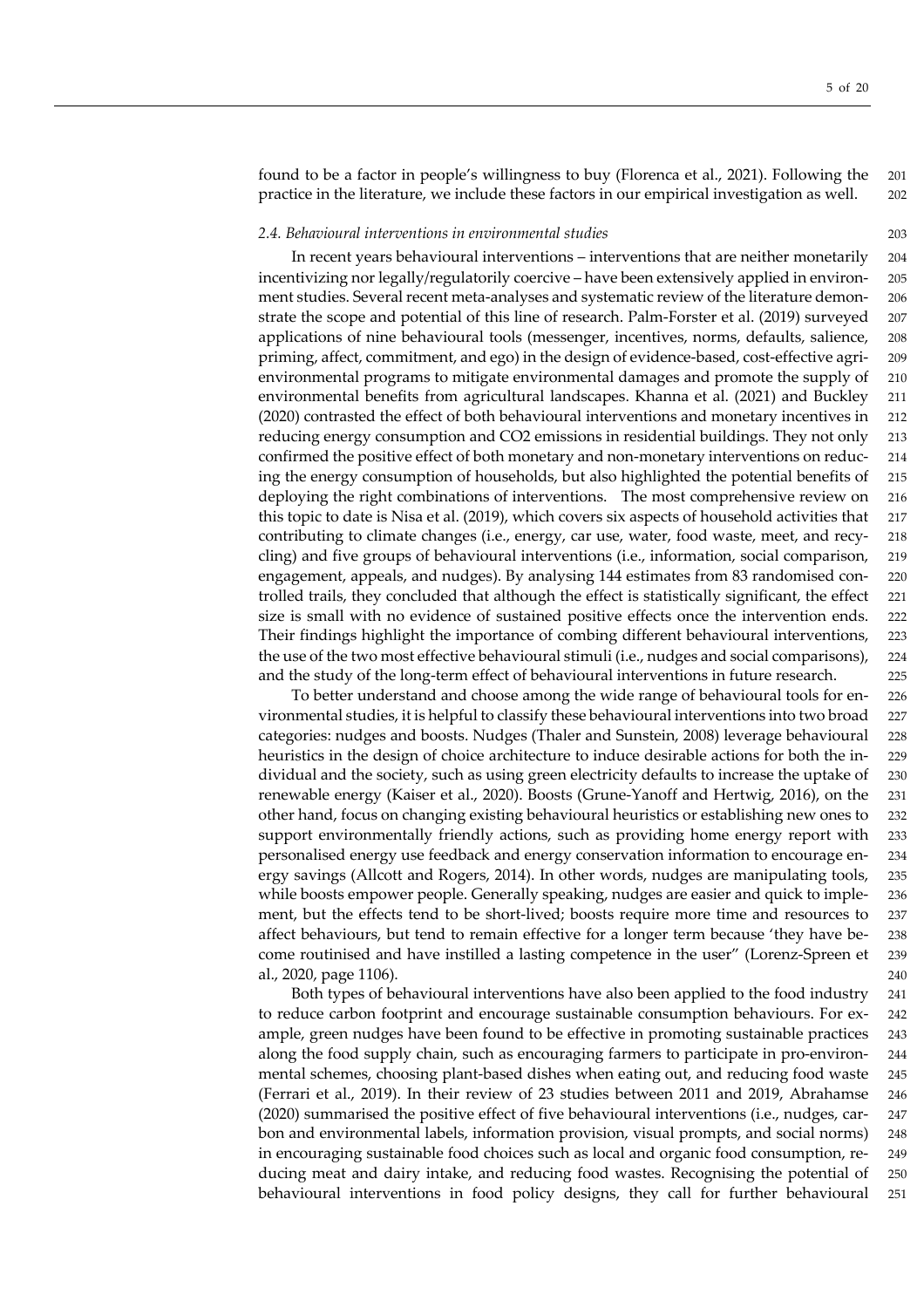investigations with the consideration of possible moderators and mediators (such as atti- 252 tude and beliefs) and long-term effect measurements of behavioural interventions. 253

Existing evidence indicates that both nudges and boosts are effective in encouraging 254 positive actions in environmental protection and conservation in general, and, in particu- 255 lar, sustainable food consumption. Yet the effects vary significantly among studies. For 256 example, boosts are effective only when combined with nudges in energy saving experi- 257 ments in Monaco (Lazaric and Toumi, 2022), while video information boosts outperform 258 nudges in increasing acceptance of recycled water in the US (Tanner and Feltz, 2022). 259 Therefore, the effectiveness of behavioural interventions is context specific, and subject to 260 the influence of many possible moderators and mediators such as environmental con- 261 sciousness (see, for example, Lazaric and Toumi, 2022). Our literature review reveals that, 262 although the potential of behavioural intervention in increasing the acceptance of ento- 263 mophagy is significant, there are limited studies in this research stream. Our research sets 264 off to fill this gap in the literature. An analytical framework is developed in the next sec- 265 tion based on the literature summarised above. 266

### **3. Analytical framework** 267

Taking stock from existing literature, we develop an analytical framework by com- 268 bining Ajzen's Theory of Planned Behaviour (TPB) theory and the model developed by 269 Svanberg and Berggren (2021). 270

Ajzen's Theory of Planned Behaviour (TPB) states that an individual's actions can be 271 determined by behavioural intention, influenced by socio-cognitive factors including at- 272 titude towards the behaviour in question and subjective norms (Ajzen, 1991; Al Mamun 273 et al., 2018). Conversely, the individual's intention, which indicates the subjective possi- 274 bility of a specific action, can be used as a measurement for said behaviour (Yue et al., 275) 2020). Purchase intention of green consumer household products was found to be signif- 276 icantly correlated with willingness to pay, environmental consciousness, and attitude to- 277 ward the behaviour, among others (Gupta and Singh, 2018). Situated in Ajzen's theory, 278 this current experiment evaluated subjects' willingness to try edible insects through col- 279 lecting data on purported intention of actually practicing insect consumption. 280

The overarching purpose of this research is to test whether environmental conscious- 281 ness and behavioural intervention could invoke a significant improvement in a subject's 282 willingness to try edible insects (WTT hereafter). Applying TPB, the results regarding par- 283 ticipants' intentions were interpreted as predictors of the actual likelihood of behavioural 284 change in food consumption, specifically substituting meat with insects. This motivation 285 was supported by current literature that found an increase in environmental conscious- 286 ness to be positive and significant for choosing environmentally-conscious products (Al 287 Mamun et al., 2018; Paul et al., 2016; Ting et al., 2019; Yadav and Pathak, 2017). Behav- 288 ioural intention can be determined by the general attitude towards a subject, which when 289 applied to the research was tightly related to people's stated WTT (Piha et al., 2018). 290

We then proceed to use Svanberg and Berggren's (2021) general framework of socie- 291 tal and biological factors influencing the behaviour of societies that decide the shift from 292 entomophobic to entomophilic to determine the explanatory variables in our study. 293 Svanberg and Berggren's (2021) model consists of four dimensions: legal and regulatory 294 environment, societal influence, insects knowledge, and biological and social factors of 295 individuals (see Figure 1 in Svanberg and Berggren, 2021). We omitted the legal and reg- 296 ulatory dimension because our study focuses on cross-sectional analysis within a homog- 297 enous legal and regulatory environment (i.e., the New York City), and modified the other 298 three aspects according to the nature of the objects and subjects in our study. 299

In the societal influence dimension, Svanberg and Berggren considered government, 300 commercial interests and social influence (including tradition). We include a behavioural 301 intervention that combines information boosts and social norm nudges in this dimension. 302 Because entomophagy is a relatively new concept to the target respondents in our study 303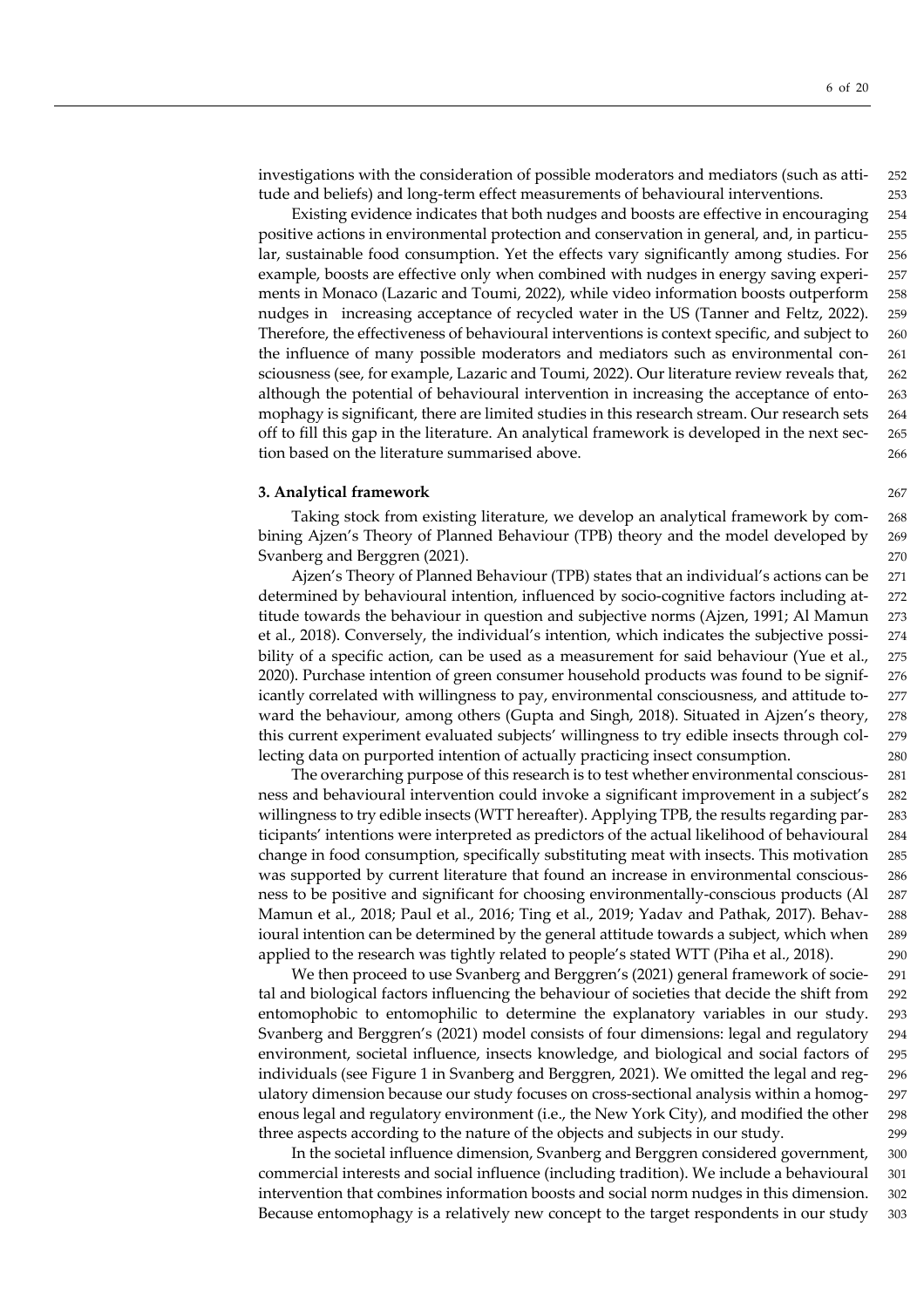(i.e., New Year City), the influence should be imposed by providing information on the 304 benefits and positive aspects of entomophagy, especially regarding environmental con- 305 servation and food security. The framework in Grune-Yanoff et al. (2018) also suggests 306 that boosts should be considered because the acceptance of entomophagy depends on 307 agent motivation (i.e., respondents will not act subconsciously when choosing edible in- 308 sects as meat substitutes) and is also teachable (i.e., via the provision of information). 309 Meanwhile, environmental protection and sustainability have become social norms, of 310 which the nudging effect cannot be overlooked. In response to the call for combining be-<br>
311 havioural tools in the literature, we include design text messages and infographics on the 312 environmental and societal benefits of entomophagy in this dimension of the framework. 313 The effect of these behavioural interventions will be tested by comparing the reported 314 WTT between the control and the treatment groups.  $315$ 

Next, we divide environmental consciousness in three levels: specific to edible in- 316 sects, food consumption, and general environmental attitude regarding the relationship 317 between nature and human being. Environmental consciousness is a rather broad and 318 vague concept for the general public. If not finely defined and explicitly framed, respond- 319 ents will likely choose answers that they believe to be (politically) correct, instead of 320 providing genuine answers to the questions. This research design will enhance our un- 321 derstanding of the heterogenous effects of environmental consciousness on WTT. 322

Finally, we use a measure of food neophobia to capture the knowledge about and 323 attitude towards entomophagy. A wide range of demographic factors are also included in 324 the framework to control for the variations of personal traits among respondents. The re- 325 lationship between WTT and its determinants are shown in Figure 1. The factors to be 326 used to answer the two research questions are also illustrated by dividing the four groups 327 of determinants into two boxes. Taking stock of existing literature, a total of four hypoth- 328 eses are derived from the analytical framework as follows. 329

| <b>Hypothesis 1 (H1)</b> : <i>Knowledge about and attitude towards entomophagy affect WTT.</i> | 330 |
|------------------------------------------------------------------------------------------------|-----|
| Hypothesis 2 (H2): Environmental consciousness and WTT are positively associated.              | 331 |
| Hypothesis 3 (H3): Demographic factors affects WTT.                                            | 332 |
| <b>Hypothesis 4 (H4)</b> : Environmental information nudges improves WTT.                      | 333 |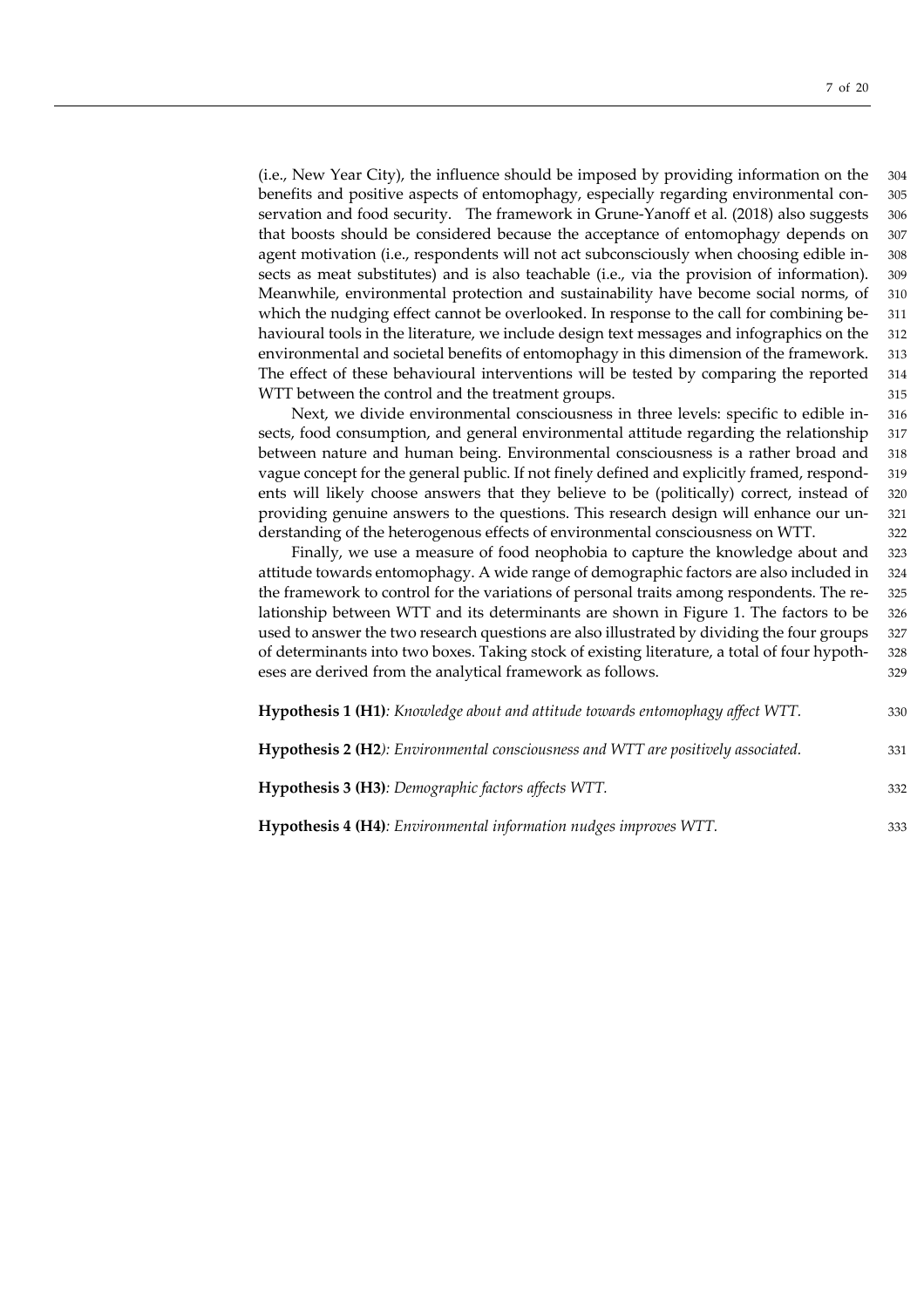

**Figure 1.** Analytical Framework. 335

# **4. Experiment Design and Implementation** 336

# *4.1. Experiment design* 337

An experiment was conducted via a questionnaire survey that consists of a combina- 338 tion of original, adapted, and extracted questions on subjects that past studies on con- 339 sumer preferences regarding edible insects have found to be influential (Cicatiello et al., 340) 2016; Florenca et al., 2021; Megido et al., 2016; Piha et al., 2018; Verbeke, 2015). Following 341 Cicatiello et al. (2016), the questionnaire was divided into three parts: food purchasing 342 behaviours and environmental awareness, attitude towards entomophagy, and subject 343 demography. 344

The first section on food purchasing and environmental awareness began by asking 345 respondents to score their agreement on a 7-point Likert scale for the statement: "Animal 346 protein is a part of my regular diet (meat, milk and dairy, eggs, fish, etc.)." This question 347 was to assess whether the subject was a consumer of meat/animal products or not.  $348$ 

Next, food neophobia was measured on a 7-point Likert scale with four statements 349 selected from the food neophobia scale by Pliner and Hobden (1992) and used by Verbeke 350 (2015) which were: "I am constantly sampling new and different foods", "I don't trust new 351 foods", "If I don't know what is in a food, I won't try it", and "I will eat almost anything" 352 (Pliner and Hobden, 1992; Verbeke, 2015). 353

Then, the subject's environmental awareness when making food choices was meas- 354 ured on a 7-point Likert scale with the statement: "When I buy foods, I try to consider 355 how my use of them will affect the environment." Similarly, the subject's environmental 356 consciousness in general consumption was assessed using the statement: "I buy eco- 357 friendly (e.g. organic, local, free-range, etc.) products on a regular basis." Lastly, general 358 environmental attitude was measured by three items sourced from DeChano (2006) and 359 Hiramatsu et al. (2016). The three statements were selected for being phrased negatively 360 to account for acquiescence bias, or "yes-bias" which conditions participants to be more 361 likely to agree with a given statement separate from the statement's content, particularly 362 in the context of environmental consciousness (Hiramatsu et al., 2016). The items were: 363 "Humans have the right to modify the natural environment to suit their needs", "The 364 balance of nature is strong enough to cope with the impacts of modern industrial nations", 365

334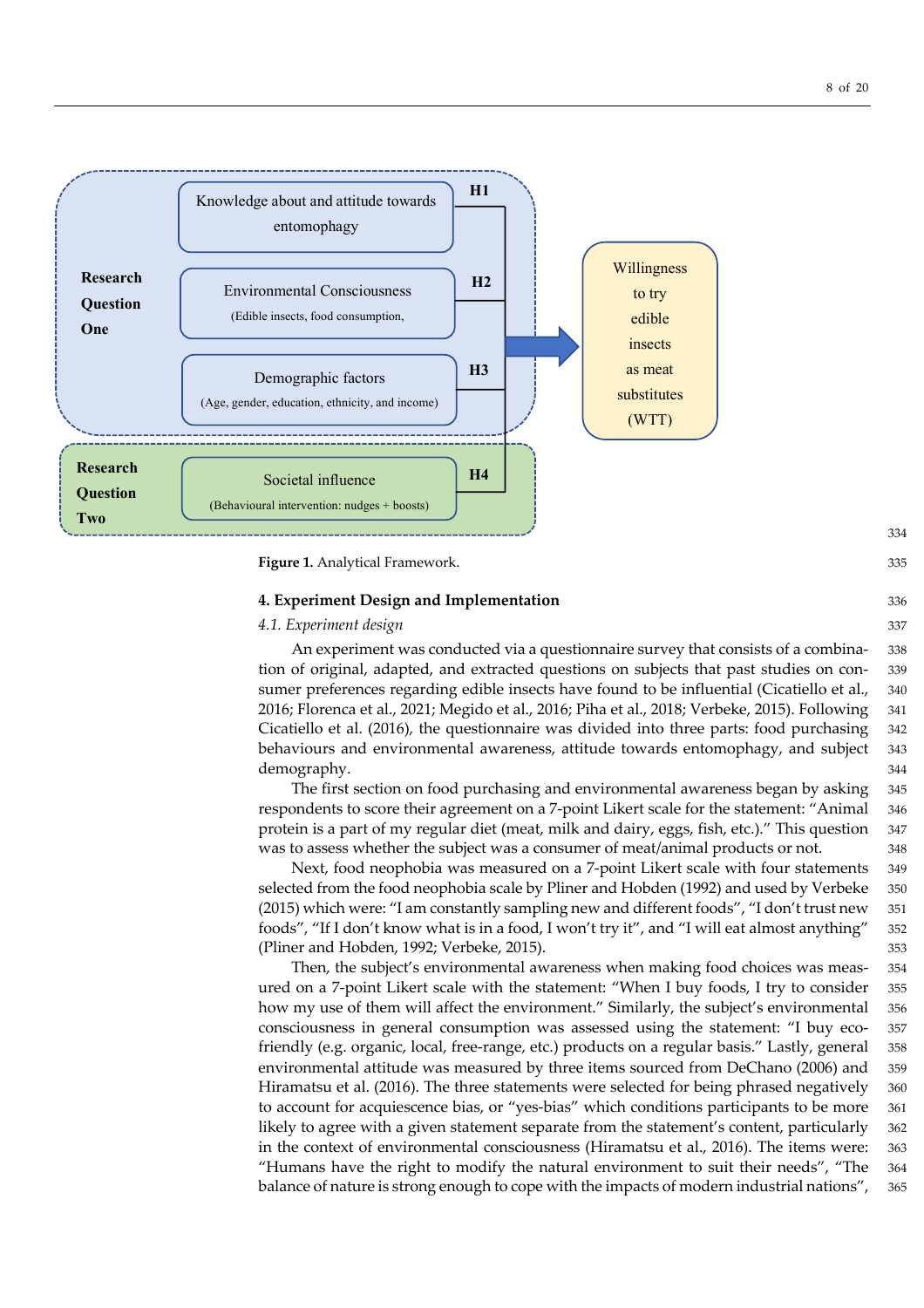and "Individual action will not improve the environment" (DeChano, 2006; Hiramatsu et 366 al., 2016). 367

In second sections, respondents were randomly allocated in either a control or treat- 368 ment group. Both groups will be asked questions about their prior familiarity with edible 369 insects on a 7-point Likert scale and their willingness to try entomophagy, was assessed 370 by scoring three statements on a 7-point Likert scale: (1) "I would try at least one of these 371 products if it was available in the grocery store I was shopping at" alongside six examples 372 of food product concepts containing insects that were designed by a gastronomist based 373 on focus group discussions (sourced from Piha et al., 2018), (2) "If there was edible insect- 374 based foods for sale in regular grocery stores, I would buy it" and (3) "I would be willing 375 to try edible insects as a substitute for meat." About half of the respondents are randomly 376 allocated to a treatment before answering the question about their willingness to try en- 377 tomophagy. The treatment group was exposed to a behavioural intervention that com- 378 bines information boosts and social norm nudges. The control group proceeded with the 379 rest of the survey without being exposed to this treatment.  $380$ 

The behavioural intervention consisted of two parts. First, a brief introduction on the 381 concept of edible insects, facts and figures on the rate of increase of global meat consump- 382 tion, data on the annual amount of GHGs generated by livestock production, and the 383 statement that "A global transition towards low-meat diets may reduce the costs of cli- 384 mate change mitigation by as much as 50 percent in 2050" (Stehfest et al., 2009). This is the 385 information 'boost' part of the behavioural intervention. Second, the text concluded with 386 "You can help save our planet with your food choices," following prior literature suggest- 387 ing that reminding consumers about the capability of an individual to make a difference 388 can effectively encourage pro-environmental behaviour (Cho, 2015). The information pro- 389 vided was selected to represent environmental impact on a global scale, following re- 390 search that people were more prone to pro-environmental behaviour when environmental 391 issues were framed on the global rather than local level (Bak, 2018). This is the nudge (i.e., 392 social norm) part of the behavioural intervention. 393

For the entire treatment group, five lines of texts (Table 1) and two infographics were 394 provided (Figure 2): one original image compared water usage, land usage, and GHG 395 emissions between beef and insects, while the other (sourced from Rossman, 2018) com- 396 pared the amount of feed required to produce 1 kilogram of animal weight between beef, 397 pork, poultry, and insects (adopted from Mondal and Ganguly, 2019; Rossman, 2018). We 398 built in a two-minute timer for this part of the questionnaire and required the respondents 399 to check a box next to each message/infographic before proceeding to the next question. 400

**Table 1.** Text messages displayed to the treatment group.  $401$ 

| $\mathbf{N}\mathbf{0}$ | <b>Text Message</b>                                                                                                                                                                                                                                                                                                                                                                                        |
|------------------------|------------------------------------------------------------------------------------------------------------------------------------------------------------------------------------------------------------------------------------------------------------------------------------------------------------------------------------------------------------------------------------------------------------|
|                        | Edible insects are insect species that are used for human consumption, whole or as an<br>ingredient in processed food products such as burger patties, pasta, or snacks. While edible<br>insects have been a traditional part of people's diets in other countries for millennia, the<br>United States is recently being introduced to edible insects as a sustainable alternative to<br>traditional meat. |
|                        | Global meat production has nearly quadrupled during the past half-century with a 380%<br>increase from 71 million tons over 240 million tons. This trend is expected to continue to<br>465 million tons of meat consumed in 2050. Livestock production generated 3 million tons<br>of carbon dioxide in 2018, equal to 80% of the total GHG emissions of the global<br>agriculture industry.               |
| 3                      | The consequences of meat production include acidification, climate change due to GHGs,<br>deforestation, soil erosion, desertification, loss of plant biodiversity, and water pollution.                                                                                                                                                                                                                   |
| $\overline{4}$         | The world's cattle alone consume a quantity of food equal to the caloric needs for 8.7<br>billion people - more than the entire human population on earth (PETA).                                                                                                                                                                                                                                          |
| 5                      | You can help save our planet with your food choices.                                                                                                                                                                                                                                                                                                                                                       |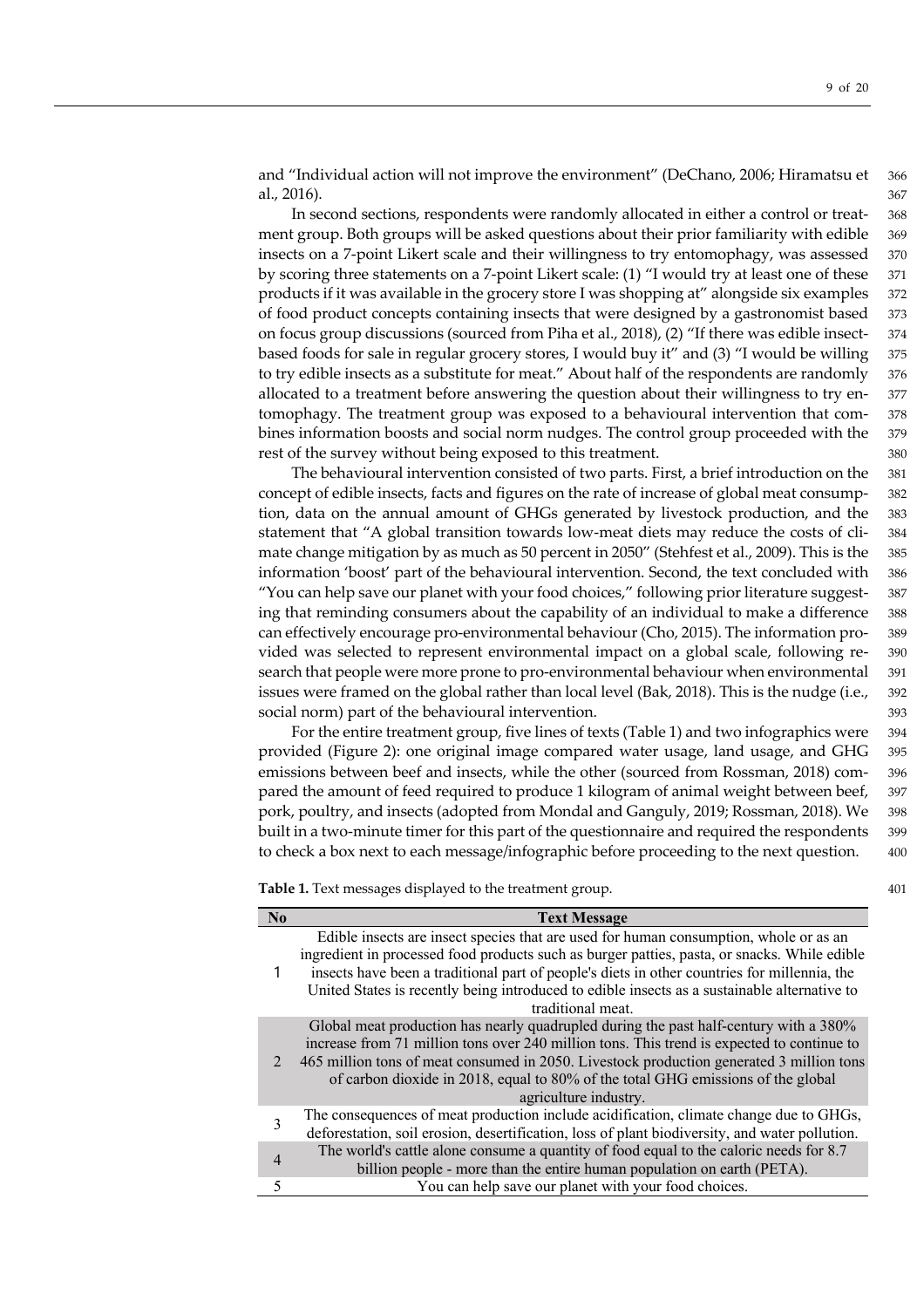

# Infographic 1 Infographic 2

**Figure 2.** Infographics provided in treatment regarding environmental impact of proteins. 402

The third and last part of the questionnaire analysed the subject's demography, ask- 403 ing particular questions that were shown to be influential factors in consumer preferences 404 in past studies. The characteristics asked were age, education, gender, ethnicity, and an- 405 nual income. 406

Finally, we conducted a pilot survey for 15 people and through feedback adjusted 407 the time duration of the treatment, corrected textual errors, and clarified terms that were 408 overly technical. Ethical approval was obtained from the Research Committee of the De- 409 partment of Land Economy, University of Cambridge. 410

### *4.2. Sample and data collection* 411

Cross-sectional data were collected from a sample of 393 adults (18 years and older) 412 in the state of New York, United States, during June and July 2021. The U.S. is the fourth 413 largest emitter of CO<sub>2</sub> from agricultural production at a total of 360 million tonnes per 414 year (United Nations FAO, 2018) and the greatest consumer of annual meat consumption 415 per capita among OECD countries with the average citizen eating 99 kilograms of meat 416 annually (McCarthy, 2021). Consequently, for entomophagy to produce significant pro- 417 gress towards climate change mitigation, it is critical to conduct research on people's atti- 418 tude towards entomophagy in other Western countries, specifically the U.S., aside from 419 European nations. We chose the state of New York as our test ground because we hypoth- 420 esised that it was more likely for residents in large metropolitan areas to adopt innovative 421 ideas and unconventional products. 422

The experiment was conducted at Amazon MTurk, which is a widely used online 423 panel data platform for online survey and experiments (Aguinis et al., 2021; Buhrmester 424 et al., 2018). Under the assumptions of a 95% confidence interval and a margin of error of 425 5%, the minimum sample size was estimated to be 3851. Our sample size of 393 meets this 426 criterion. A total of 198 valid responses were collected in the control group, and 195 in the 427 treatment group. The small difference in size between groups is predicted to be random 428 and not of serious concern as the profile of the two groups are largely similar (see Table 429

<sup>1</sup> We calculate the target sample size by using the sample size calculator from Qualtrics.com, which is one of the largest online survey and experiment platforms. Our questionnaire was designed at this platform and later distributed via MTurk. The calculation is based on an estimated population size of ten million. Details can be found at https://www.qualtrics.com/blog/calculating-sample-size/.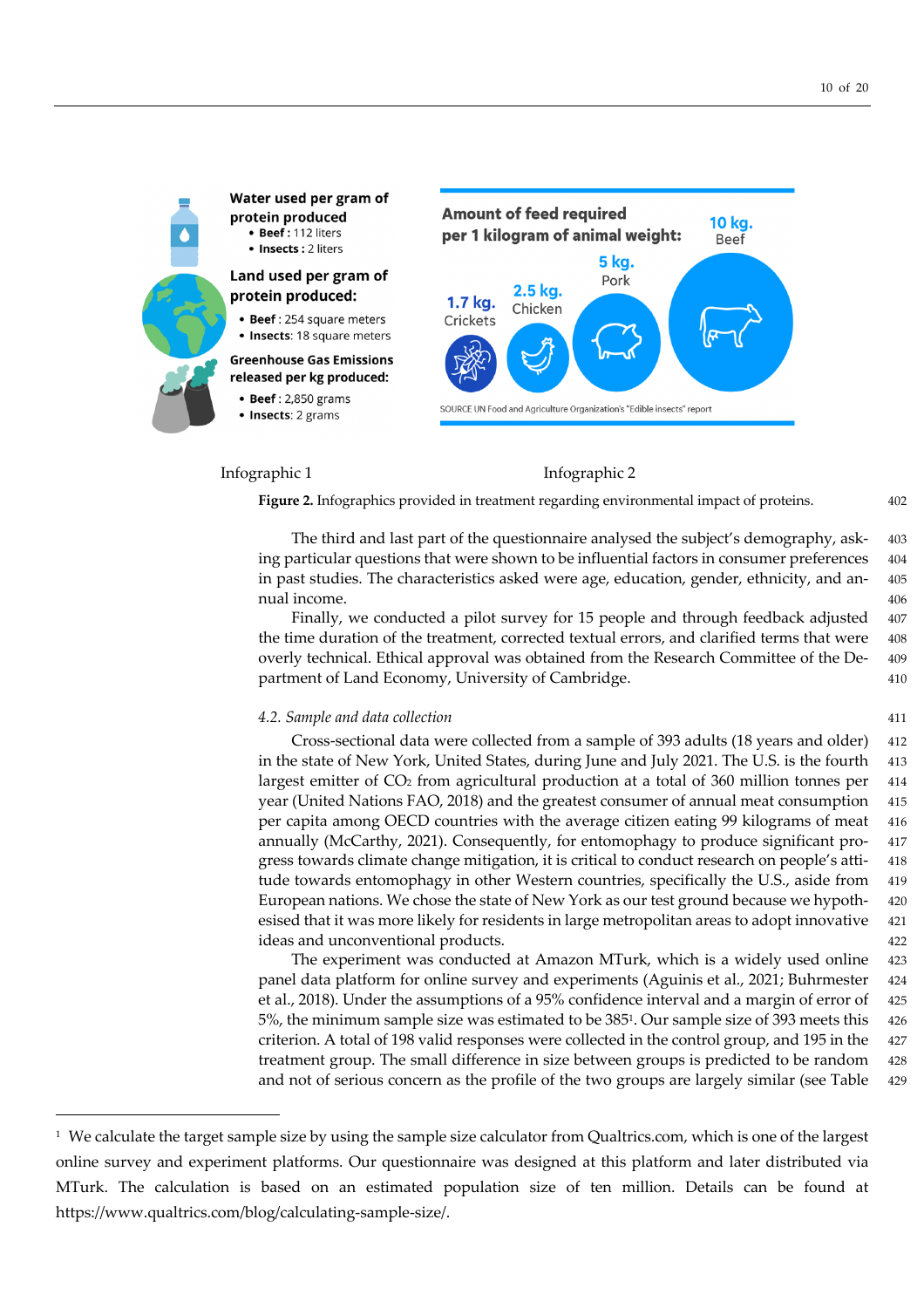2). The data collection portion of the survey consisted of 14 Likert-scale questions and 6 430 demographic questions. The participants' incentive to complete the survey was a small 431 monetary reward. The average duration of the survey was 4 minutes and 32 seconds, and 432 each survey cost \$1.40 USD. 433

The demographic features of the total sample, the control subgroup, and the treat- 434 ment subgroup are presented in Table 2. As these factors could potentially bias the study's 435 results, independent samples t-tests were conducted for all demographic variables of the 436 sample to ensure that the variation between control and treatment groups was insignifi- 437 cant; the p-values for age  $(0.50)$ , education  $(0.15)$ , income  $(0.37)$ , gender  $(0.53)$ , and ethnic- 438 ity (0.47) were all greater than 0.05, confirming the null hypothesis that both groups had 439 equal means for all demographic factors. Our sample consists of young and educated in- 440 dividuals from a large metropolitan area, who are more likely to adopt innovative ideas 441 and unconventional products. As a result, our sample is representative of the target pop- 442 ulation – residents of developed countries where resistance to entomophagy is more com- 443 mon. This ensures the external validity of the study. 444

**Table 2.** Demographic statistics of sample  $%$ ). 445

| <b>Variable</b> | <i>Values</i>                      | <b>Whole sample</b><br>$(n=393)$ | <b>Control Group</b><br>$(n=198)$ | <b>Treatment Group</b><br>$(n=195)$ |
|-----------------|------------------------------------|----------------------------------|-----------------------------------|-------------------------------------|
| Gender          | Female                             | 48.85                            | 50.00                             | 47.69                               |
|                 | Male                               | 48.09                            | 46.97                             | 49.23                               |
|                 | Non-binary                         | 2.29                             | 2.53                              | 2.05                                |
|                 | Transgender                        | 0.51                             | 0.51                              | 0.51                                |
|                 | Other                              | 0.25                             | 0.00                              | 0.51                                |
| Age             | 18-24                              | 12.21                            | 11.62                             | 12.82                               |
| (years)         | $25 - 34$                          | 41.48                            | 44.95                             | 37.95                               |
|                 | 35-44                              | 25.19                            | 23.23                             | 27.18                               |
|                 | $45 - 54$                          | 11.96                            | 11.62                             | 12.31                               |
|                 | $55+$                              | 9.16                             | 8.59                              | 9.74                                |
| Education       | Elementary/Primary                 | 1.02                             | 2.02                              | 0.00                                |
|                 | High School/Secondary              | 14.76                            | 15.66                             | 13.85                               |
|                 | Post-secondary/College             | 84.22                            | 82.32                             | 86.15                               |
| Ethnicity       | Asian-Pacific Islander             | 13.23                            | 12.12                             | 14.36                               |
|                 | Black/African American             | 9.16                             | 8.59                              | 9.74                                |
|                 | Hispanic/Latino                    | 7.89                             | 8.08                              | 7.69                                |
|                 | Native American /Alaskan<br>Native | 1.78                             | 1.52                              | 2.05                                |
|                 | White/Caucasian                    | 63.87                            | 65.66                             | 62.05                               |
|                 | Multiracial/Biracial               | 3.31                             | 3.54                              | 3.08                                |
|                 | Other                              | 0.76                             | 0.51                              | 1.03                                |
| Income          | $\theta$                           | 2.29                             | 3.03                              | 1.54                                |
| $(\$)$          | 1-9,999                            | 10.18                            | 10.10                             | 10.26                               |
|                 | 10,000-24,999                      | 10.69                            | 13.13                             | 8.21                                |
|                 | 25,000-49,999                      | 23.92                            | 25.25                             | 22.56                               |
|                 | 50,000-74,999                      | 28.24                            | 22.22                             | 34.36                               |
|                 | 75,000-99,999                      | 10.18                            | 12.12                             | 8.21                                |
|                 | 100,000-149,999                    | 6.36                             | 6.57                              | 6.15                                |
|                 | 150,000+                           | 3.82                             | 3.03                              | 4.62                                |
|                 | Prefer not to answer               | 4.33                             | 4.55                              | 4.10                                |

# *4.3. Statistical methods* 446

A subject's willingness to try edible insects (WTT) was identified as the dependent 447 variable. The responses to the corresponding survey question were re-coded as a discrete 448 "yes" or "no" binary decision; the Likert-scale answers "strongly agree", "agree", and 449 "somewhat agree" were analysed as a "yes" and the rest as a "no". Hoek et al. (2011), as 450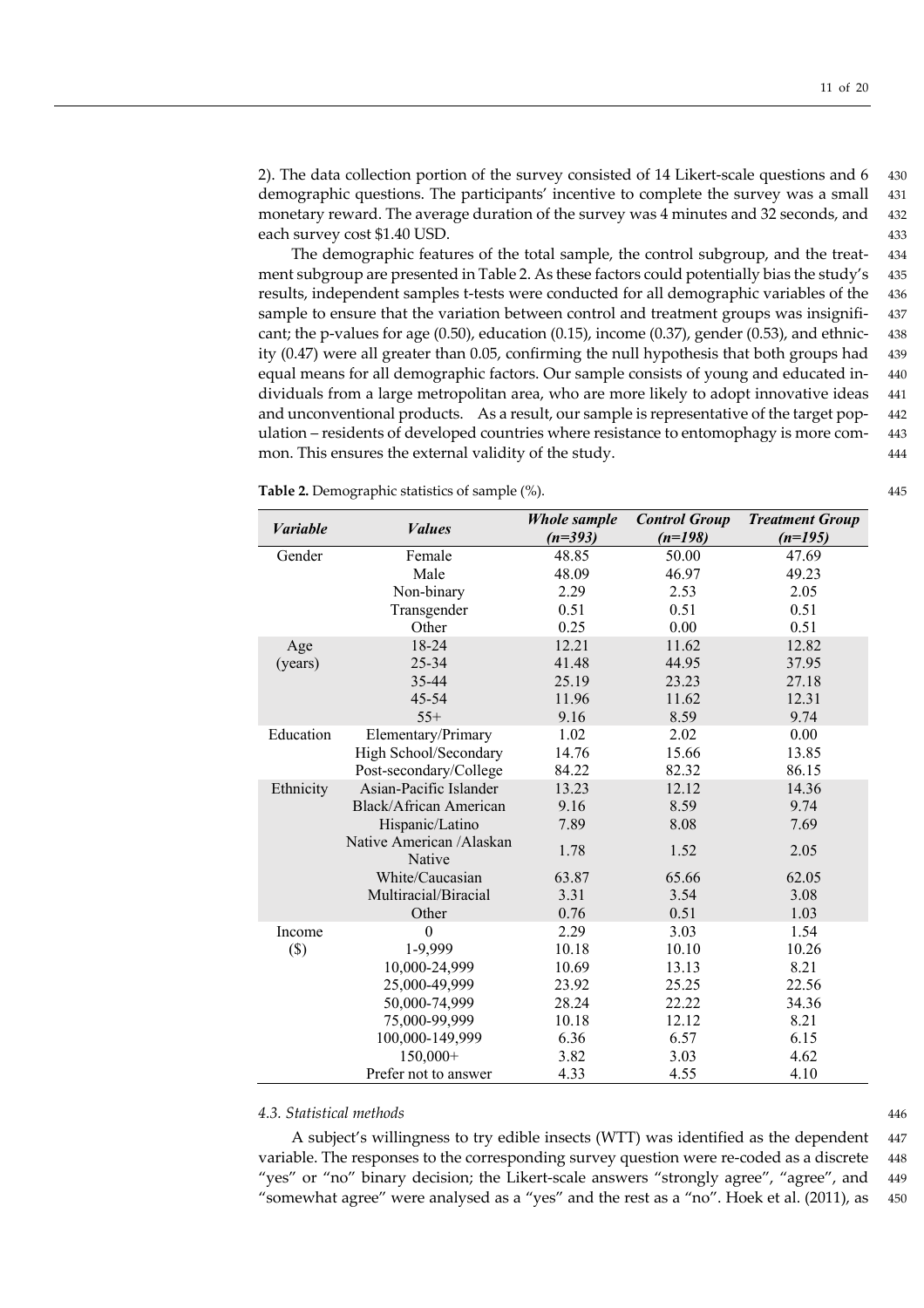applied in Cicatiello et al. (2016) and Verbeke (2015), recommended a dichotomous seg- 451 mentation for a product that is infrequently purchased and/or there is a strong attitude 452 toward the product, both of which apply to edible insects in Western countries (Cicatiello 453 et al., 2016; Verbeke, 2015). 454

The discrete decision was modelled using a binary logistic regression model follow- 455 ing Cicatiello et al. (2016) and Verbeke (2015). The binary dependent response *WTT* is a 456 function of *K* explanatory variables, denoted  $x_{ki}$ , where  $k = 1, ..., K$  for the individual  $i$  ( $i$  457) *=*1,…,n). Besides the demographic factors listed in Table 1, we also include six more ex- 458 planatory variables that are generated from the experiments: *Meat* (animal protein con- 459 sumption), *AvgNeo* (average score of food neophobia), *Envfood* (environmental consider- 460 ation in food choices), *Envcon* (tendency to purchase eco-friendly in daily consumption), 461 *AvgEnv* (awareness of human impact on the natural environment), and *Exp* (familiarity 462 with entomophagy). Thus, the purpose of the logistic regression was to analyse the rela- 463 tionship between the explanatory variables and the dependent variable, the willingness 464 to eat insects. The probability of success is written as  $p_i = P(WTT_i = 1|\mathbf{X})$ , where **X** is the 465 matrix of all independent variables considered. The relationship can be written as: 466

 $WTT_i = \beta_0 + \sum_{k=1}^{K} \beta_k x_{ik} + \gamma Teatment_i + \varepsilon_i,$  (3) 467

where  $Teatment_i = 1$  if individual *i* is from the treatment group, and zero otherwise. 468  $\beta_0, \beta_1, \ldots, \beta_k$  were the coefficients that capture the effect of the explanatory variables that 469 were to be estimated.  $\gamma$  measures the effect of the information nudges that we imple- 470 mented in the experiment. Specifically, we use the estimates of  $\beta s$  to answer the first re- 471 search question, and the estimate of  $\gamma$  to answer the second research question. 472

### **5. Empirical Findings** 473

## *5.1. Descriptive statistics* 474

In Table 3 we report the mean responses to questions in parts I & II of the question-  $475$ naire, as well as variables that we generated based on these questions. The average value 476 of WTT indicates that 51% of the respondents in the treatment group would be willing to  $477$ try entomophagy, whereas 41% of the control group answered as such. Past studies re- 478 ported lower scores: Cicatiello et al. (2016) found 31% to be willing; Vanhonacker et al. 479  $(2013)$  found 5% to be willing; and Verbeke  $(2015)$  found 19% to be "willing or ready" to 480 adopt edible insects as a meat alternative. This could be due to a few reasons: the increased 481 interest that entomophagy has received in the past few years following the aforemen- 482 tioned studies, the development of insect-incorporated food products rather than whole 483 insects, and the food culture in New York, which is characterised by an innovative restau- 484 rant scene and may be less traditional than other less urbanised areas. 485

The data stated that approximately three-quarters  $(74.3%)$  of subjects were familiar 486 with entomophagy (i.e.,  $Exp = 5$ , 6, or 7), a higher statistic compared to research in Portugal 487 (16%; Florenca et al., 2021), Belgium (39%; Megido et al., 2016), and Italy (5%; Cicatiello et 488 al., 2016). Perhaps the innovative and ethnically diverse food culture of New York could 489 be one explanation; however, the questionnaire did not specify whether subjects' experi- 490 ence included actual consumption of insects, which might have produced a lower statistic. 491 We also noted that there are more respondents who are familiar with the concept of eating 492 insect-based foods in the control group, i.e., 77.73% in the control group versus 70.77% in 493 the treatment group. The difference in the mean responses to the *Exp* question is signifi- 494 cant at the 1% level. This is a result of the random allocation of respondents in the two 495 groups. As shown in the last column in Table 3, this is the only factor that is significantly 496 different between the two groups.  $497$ 

We conducted two independent samples *t* test on the mean score of *WTT* between 498 the control and treatment groups, and found the difference is significant at the 5% level 499  $(p-value = 0.0493)$ . This is a preliminary result indicating the positive effect of the environmental information nudge. However, due to the difference in familiarity with the concept 501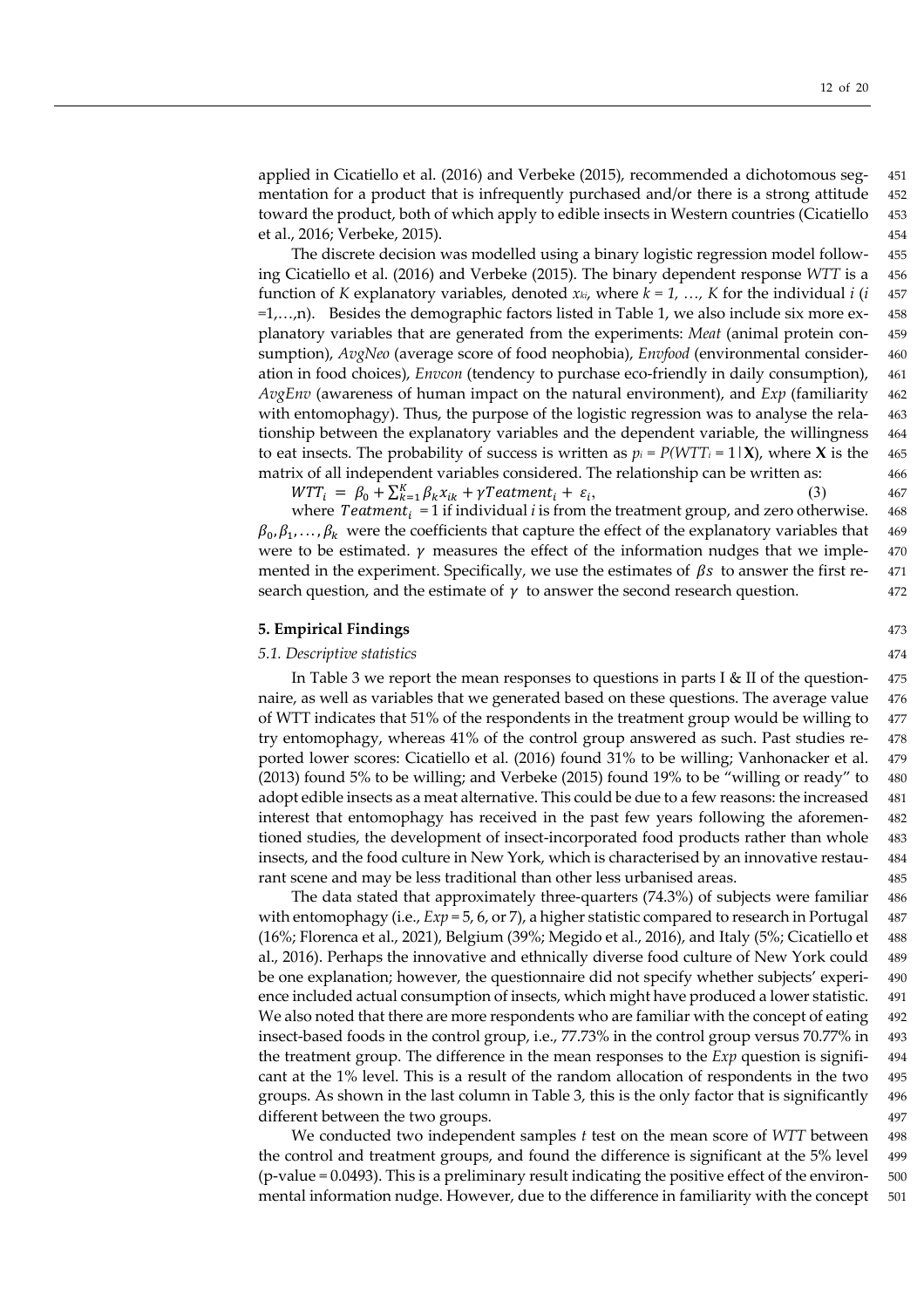of eating insect-based foods between the treatment and the control group, albeit small in 502 size (i.e.,  $5.22 - 4.82 = 0.40$  points), we proceed to estimate a logistic regression model to  $503$ control for the heterogeneity among respondents.  $504$ 

**Table 3.** Mean responses to questions in parts I & II of the questionnaire. 505

| <i>Variable</i><br><b>Name</b> | <b>Question or Definition</b>                                                                               | <b>Whole</b><br>sample<br>$(N=393)$ | <b>Control</b><br>group<br>$(N=198)$ | <b>Treatment</b><br>group<br>$(N=195)$ | <b>T-test Statistics</b><br>$(p-value)$ |        |
|--------------------------------|-------------------------------------------------------------------------------------------------------------|-------------------------------------|--------------------------------------|----------------------------------------|-----------------------------------------|--------|
| Neo1                           | I am constantly sampling new<br>and different foods (R)                                                     | 3.24                                | 3.32                                 | 3.16                                   | 1.07                                    | (0.28) |
| Neo2                           | I don't trust new foods.                                                                                    | 3.03                                | 2.92                                 | 3.13                                   | $-1.42$                                 | (0.16) |
| Neo3                           | If I don't know what is in a food,<br>I won't try it.                                                       | 3.91                                | 3.84                                 | 3.98                                   | $-0.76$                                 | (0.45) |
| Neo4                           | I will eat almost anything (R)                                                                              | 4.02                                | 4.02                                 | 4.03                                   | $-0.09$                                 | (0.93) |
| Neoscore                       | $(Neo1+Neo2+Neo3+Neo4)$                                                                                     | 3.55                                | 3.53                                 | 3.58                                   | $-0.41$                                 | (0.68) |
| Envfood                        | When I buy foods, I try to<br>consider how my use of them<br>will affect the environment                    | 4.03                                | 3.97                                 | 4.09                                   | $-0.69$                                 | (0.49) |
| Envcon                         | I buy eco-friendly (e.g. organic,<br>local, free-range, etc.) products<br>on a regular basis                | 4.30                                | 4.18                                 | 4.42                                   | $-1.33$                                 | (0.18) |
| Env1                           | Humans have the right to modify<br>the natural environment to suit<br>their needs. (R)                      | 4.15                                | 4.18                                 | 4.11                                   | 0.45                                    | (0.65) |
| Env2                           | The balance of nature is strong<br>enough to cope with the impacts<br>of modern industrial nations. (R)     | 4.62                                | 4.67                                 | 4.56                                   | 0.61                                    | (0.54) |
| Env3                           | The so-called ecological crisis<br>facing humankind has been<br>greatly exaggerated. (R)                    | 5.12                                | 5.24                                 | 4.99                                   | 1.34                                    | (0.18) |
| Envgen                         | $=$ $\frac{Env1 + Env2 + Env3}{Env2 + Env3}$                                                                | 4.87                                | 4.96                                 | 4.78                                   | 1.07                                    | (0.28) |
| Exp                            | How familiar are you with the<br>concept of eating insect-based<br>foods                                    | 5.02                                | 5.22                                 | 4.82                                   | 2.58                                    | (0.01) |
| Meat                           | Animal protein is a part of my<br>regular diet (meat, milk and<br>dairy, eggs, fish, etc.).                 | 5.93                                | 5.83                                 | 6.02                                   | $-1.23$                                 | (0.22) |
| Will1                          | I would try at least one of these<br>products if it was available in the<br>grocery store I was shopping at | 3.69                                | 3.50                                 | 3.88                                   | $-1.87$                                 | (0.06) |
| Will2                          | If there was edible insect-based<br>foods for sale in regular grocery<br>stores, I would buy it             | 3.38                                | 3.24                                 | 3.53                                   | $-1.58$                                 | (0.11) |
| Will3                          | I would be willing to try edible<br>insects as a substitute for meat                                        | 3.56                                | 3.44                                 | 3.68                                   | $-1.23$                                 | (0.22) |
| WTT                            | if $\frac{Will1+Will2+Will3}{2} > 4$ , and<br>$\overline{3}$<br>0 otherwise.                                | 0.46                                | 0.41                                 | 0.51                                   | $-1.97$                                 | (0.05) |

Note: (R) means the original answers were reverse-coded. For example, someone chose 6 (Agree) in 506 question "I am constantly sampling new and different foods", it was coded as 2 for variable Neo1, 507 which serves as a measurement of the level of neophobia. We include reverse-coded questions to 508 reduce acquiescence bias, or "yes-bias" which conditions participants to be more likely to agree with 509 a given statement separate from the statement's content, particularly in the context of environmental 510 consciousness. All questions were measured on a 7-point Likert scale. 511

*5.2. Logistic regression results* 512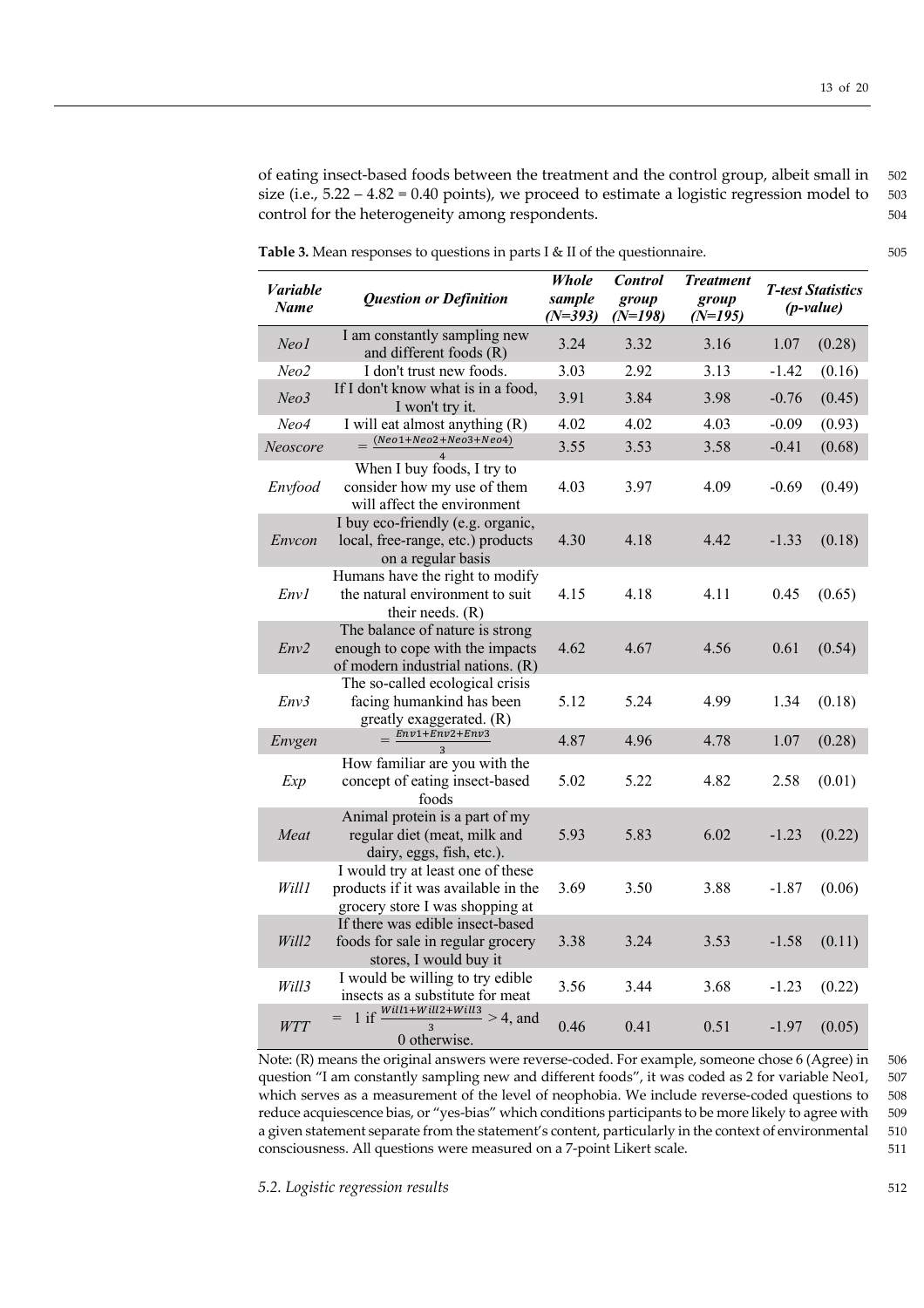We estimated four logistic models as reported in Table 4. Model 1 consists of an in- 513 tercept term and the treatment indicator only. The coefficient estimate of *Treatment* is 0.40 514 and significant, which is consistent with the t-test result reported above. The negative and 515 significant intercept estimate of -0.39 suggests an underlying bias against entomophagy. 516 This is the baseline model in our logistic regression analysis, with which alternative mod- 517 els are compared and assessed. 518

We then proceed to add all control variables in the baseline model. Model 2 includes 519 all independent variables reported in Tables 2 and 3. We also transformed the gender and 520 ethnical background variables into two binary variables, i.e., *BinGen* (= 1 if male) and 521 *BinEth* (=1 if white), respectively. Model fitting statistics (AIC, BC, and Wald test statistics) 522 suggest that Model 2 is a significant improvement over Model 1. The intercept term is not 523 significant anymore, suggesting that New York City residents do not have any underlying 524 tendency either against or in favour of entomophagy. The treatment effect has increased 525 by nearly 50% (i.e., from 0.40 to 0.59) and became more statistically significant. Overall, 526 the data strongly aligned with past studies, suggesting that the influential factors impact- 527 ing acceptance of entomophagy in the United States were comparable to that of European 528 countries. For example, for *Envfood*, the importance people attach to the environmental 529 impact of food choices, our data indicated a significant and positive impact on WTT, the 530 size of which was 1.24 (odds ratio), which aligned with Verbeke (2015), wherein the size 531 of the effect was 1.71. Similarly, the effect of gender ( $\hat{\beta}_{BinGen} = 0.59$  with an add ratio of 532 1.80) resonated with findings from Verbeke (2015), Cicatiello et al. (2016), Piha et al. (2018), 533 Megido et al. (2016), and Florenca et al. (2021), which all indicated that men were more 534 likely to try entomophagy than others. The effects of age, ethnical background and in- 535 come, however, are either insignificant or small. This might be caused by using these cat- 536 egorial variables as numerical ones in Model 2. Consequently, we constructed groups of 537 dummy variables corresponding to the categories included in these variables, and esti- 538 mated Model 3. 539

Model 3 does not offer much improvement over Model 2, as suggested by the model 540 fitting statistics. However, it does suggest that certain age and income groups have signif- 541 icant impact on WTT. We generated two dummy variables (i.e., *Age2* and *Lowincome*) ac- 542 cordingly to capture the preference of the 25 – 34 years old group and low-income group. 543 We also omitted Animal protein consumption measurement (*Meat*), education (*Education* 544 or *Edud1* & *Edud2*), and ethnical background (*BinEth* or *Ethd1 – Ethd6*) which are not sig- 545 nificant in both Model 2 and Model 3. The resultant Model 4 contains significant inde- 546 pendent variables only. This is the final model to test the four hypotheses developed in 547 Section 3. The following discussions are based on the coefficient estimates and odd rations 548 of Model 4, as reported in the last two columns in Table 4. 549

To test Hypothesis 1, knowledge about and attitude towards entomophagy affect 550 WTT, we look at the coefficient estimate of *Neoscore* and *Exp*. The coefficient estimate of 551 *Neoscore* is -0.59 and significant at the 1% level. This suggests that people with higher level 552 of neophobia are less likely to try edible insects as meat substitutes. *Exp*, or prior experi- 553 ence with entomophagy, has a positive influence on *WTT*. This was also seen in the results 554 of Verbeke (2015), Piha et al. (2018), and Megido et al. (2016). Both coefficient estimates 555 support Hypothesis 1. 556

Hypothesis 2 predicts that environmental consciousness and WTT are positively as- 557 sociated. This hypothesis is tested by using three measurements of environmental atti- 558 tudes regarding food choice (*Envfood*), daily consumption (*Envcon*), and relationship be- 559 tween human and nature (*Avgenv*), respectively. The effect size and statistical significance 560 of *Envfood* and *Envcon* are similar and consistent in Models 2 through 4. Specifically, re- 561 spondents who are more environmentally conscious in their food choices and daily con-<br>562 sumption are approximately 20% more likely to try edible insects (i.e., odds ratio equal 563 1.22 and 1.19, respectively). The effect of general environmental consciousness (*Avgenv*), 564 on the other hand, is negative and significant. This seemingly unintuitive finding could 565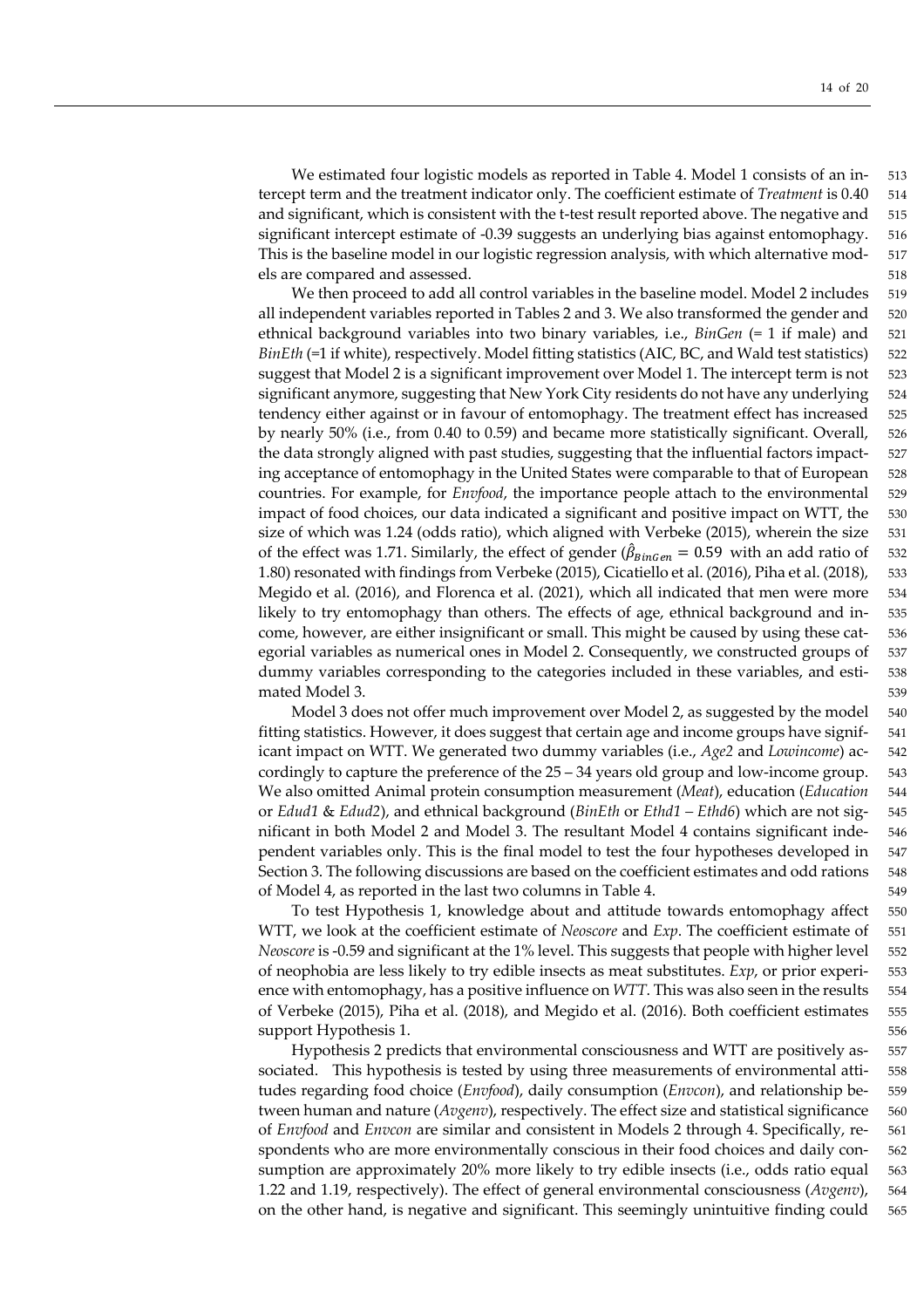be a result of the influence of vegetarians in our sample, who would likely have high 566 *Avgenv* scores and also would be highly averse to consuming insects as they are in fact 567 animals. This supposition is supported by the positive relationship that consumption of 568 animal protein (Meat) has with willingness to try insects (WTT). More importantly, our 569 findings highlight the importance of fine-tuned measurements of environment conscious- 570 ness in behavioural studies. As environmental consciousness is a rather broad and vague 571 concept for the public, general questions such as those used in the measurement of *Avgenv* 572 might attract automatic and politically correct answers in surveys and interviews, and 573 consequently undermine the validity and reliability of the measurements. Context-spe- 574 cific measurements, such as *Envfood* and *Evncon*, are found to be more robust to such is- 575 sues, and provide support to Hypothesis 2.  $\frac{1}{2}$  576

Demographic factors, such as gender, age, and income, also have significant impacts 577 on WTT. As stated above, male respondents were found to be more willing to adopt en- 578 tomophagy than other genders, which is a common finding in the literature. While we do 579 not have enough data to fully explain this phenomenon, researchers have suggested pos- 580 sible reasons such as the impact of women's association of insects with uncleanliness due 581 to household activities (Cicatiello et al., 2016), that males have a more adventurous taste 582 or find insects less disgusting than others (Verbeke, 2015), and that men are less neophobic 583 (averse to new foods) overall and more adventurous in food choices than others (Megido 584 et al., 2016). Younger subjects (i.e., the  $25 - 34$  years old group) demonstrated higher 585 *WTT*, which is similar to the results in Verbeke (2015). The influence of age could also be 586 associated with a variety of factors, such as less mature or ingrained food preferences, 587 more experience with a larger variety of ethnic foods apart, or less concern for the safety 588 requirements of unfamiliar foods. We also found that the low-income group (< \$10,000) is 589 much more likely to adopt entomophagy, with an odds ratio of 2.16 which is the largest 590 among all variables considered in Model 4. Unfortunately, income has rarely been consid- 591 ered in previous studies, and we have little empirical evidence to benchmark our findings 592 with. The effect of income should be further investigated by in future studies.  $593$ 

Finally, Hypothesis 4 is tested by using the coefficient estimate of *Treatment*. The co- 594 efficient loading is consistent across Models 2 through 4. It is positive and significant at 595 the 1% level, with the second largest odds ratio (i.e., 1.97) among all independent variables 596 considered. The findings suggest a robust, strong, and positive effect of behavioural in- 597 tervention on the willingness to try edible insects as meat substitutes. The cost-effective 598 nudge-boost combination increased the *WTT* by as much as 97% in our experiment. Be- 599 havioural interventions have great potential in encouraging environmentally sustainable 600 food choices in terms of entomophagy. 601

In summary, our empirical findings provide support to all four hypotheses derived 602 from our analytical framework. This leads to some important policy implications as dis- 603 cussed in the next section. 604

|                                          | <b>Model 1</b> | <b>Model 2</b> | <b>Model 3</b> | <b>Model 4</b> |               |
|------------------------------------------|----------------|----------------|----------------|----------------|---------------|
| Variables and diagnostic test statistics | Coef.          | Coef.          | Coef.          | Coef.          | Odds<br>Ratio |
| Intercept                                | $-0.39***$     | 0.44           | 6.04           | $-1.16$        |               |
| Treatment                                | $0.40*$        | $0.59**$       | $0.68***$      | $0.68***$      | 1.97          |
| Neoscore                                 |                | $-0.55***$     | $-0.59***$     | $-0.59***$     | 0.55          |
| Envfood                                  |                | $0.21**$       | $0.23**$       | $0.20**$       | 1.22          |
| Envcon                                   |                | $0.18*$        | $0.20*$        | $0.18*$        | 1.19          |
| Envgen                                   |                | $-0.24***$     | $-0.23**$      | $-0.25***$     | 0.78          |
| Exp                                      |                | $0.30***$      | $0.35***$      | $0.32***$      | 1.37          |
| Meat                                     |                | 0.11           | 0.13           |                |               |
| $BinGen (= 1 if male)$                   |                | $0.59**$       |                | $0.65***$      | 1.92          |
| Age                                      |                | $-0.20*$       |                |                |               |

**Table 4.** Coefficient estimates and diagnostics binary logistic regression estimating. 605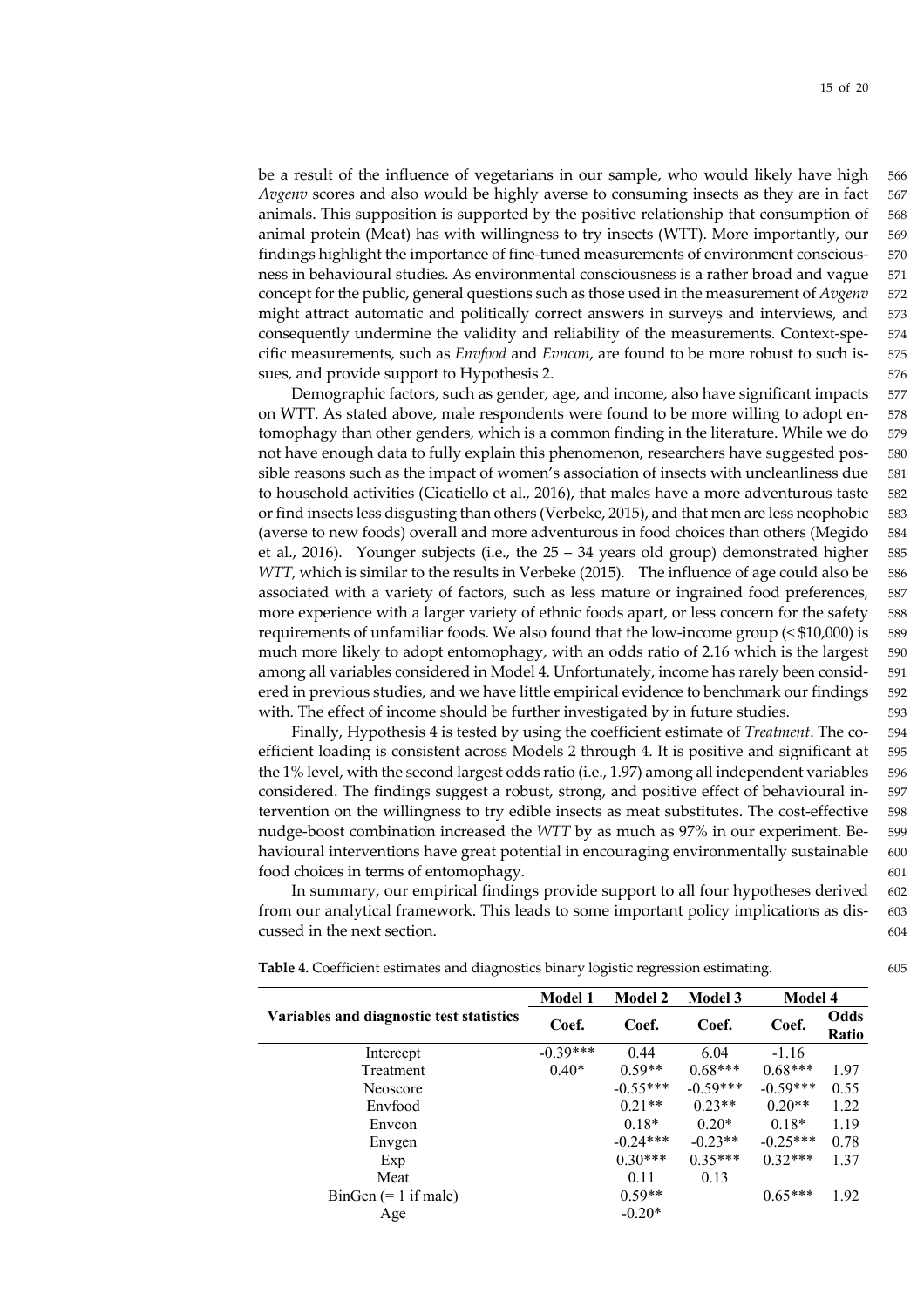| <b>Wald Statistics</b>                                                       | $3.84*$<br>73.13***<br>78.52*** |         | $73.30***$      |           |      |
|------------------------------------------------------------------------------|---------------------------------|---------|-----------------|-----------|------|
| <b>SC</b>                                                                    | 549.42<br>511.88<br>588.27      |         | 492.77          |           |      |
| AIC                                                                          | 541.47                          | 460.22  | 461.11          | 453.03    |      |
| Lowincome $(=1$ if income $\leq 10,000$ )                                    |                                 |         |                 | $0.77***$ | 2.16 |
| Aged2 $(=1$ if 25-34 years old)                                              |                                 |         |                 | $0.45*$   | 1.57 |
| Incd8 (=1 if income is $150,000+$ )                                          |                                 |         | $-0.37$         |           |      |
| Incd7 $(=1$ if income is 100,000-149,999)                                    |                                 |         | 0.45            |           |      |
| Incd6 $(=1$ if income is 75,000-99,999)                                      |                                 |         | $-0.47$         |           |      |
| Incd5 $(=1$ if income is 50,000-74,999)                                      |                                 |         | $-0.26$         |           |      |
| Incd4 $(=1$ if income is 25,000-49,999)                                      |                                 |         | $-0.16$         |           |      |
| Incd3 $(=1$ if income is 10,000-24,999)                                      |                                 |         | 0.67            |           |      |
| Incd2 $(=1$ if income is 1-9,999)                                            |                                 |         | 0.34            |           |      |
| Incd1 $(=1$ if income is 0)                                                  |                                 |         | $1.97*$         |           |      |
| Ethd6 (=1 if Multiracial/Biracial)                                           |                                 |         | 8.21            |           |      |
| Ethd5 $(=1$ if White/Caucasian)                                              |                                 |         | 8.96            |           |      |
| Native)                                                                      |                                 |         | 27.77           |           |      |
| Ethd4 (=1 if Native American/Alaskan                                         |                                 |         |                 |           |      |
| Ethd3 $(=1$ if Hispanic/Latino)                                              |                                 |         | 9.40            |           |      |
| Ethd1 (=1 if Asian-Pacific Islander)<br>Ethd2 (=1 if Black/African American) |                                 |         | 8.92            |           |      |
| Edud2 (=1 if High School/Secondary)                                          |                                 |         | 8.67            |           |      |
| Edud1 $(=1$ if Elementary/Primary)                                           |                                 |         | $-9.37$<br>0.51 |           |      |
| Aged4 $(=1$ if 45-54 years old)                                              |                                 |         | $1.02*$         |           |      |
| Aged3 $(=1$ if 35-44 years old)                                              |                                 |         | $0.87*$         |           |      |
| Aged2 $(=1$ if 25-34 years old)                                              |                                 |         | 1.35***         |           |      |
| Aged1 $(=1$ if 18-24 years old)                                              |                                 |         | 0.88            |           |      |
| Gend4 (=1 if Transgender)                                                    |                                 |         | $-28.21$        |           |      |
| Gend $3$ (=1 if Non-binary)                                                  |                                 |         | $-17.58$        |           |      |
| Gend $2$ (=1 if Male)                                                        |                                 |         | $-17.46$        |           |      |
| Gend1 $(=1$ if Female)                                                       |                                 |         | $-18.21$        |           |      |
| Income                                                                       |                                 | $-0.09$ |                 |           |      |
| BinEth $(=1$ if white)                                                       |                                 | $-0.07$ |                 |           |      |
| Education                                                                    |                                 | $-0.38$ |                 |           |      |
|                                                                              |                                 |         |                 |           |      |

Note: \*\*\*  $p$ -value < 1%, \*\*  $p$ -value < 5%, and \*  $p$ -value < 10%.

# **6. Policy Implications** 607

Faced with undeniable evidence that shows the environmental harm of livestock con- 608 sumption and given an alternative that researchers affirm taste just as good, is equally or  $609$ even more nutritious, and has a significantly smaller environmental footprint, why ever 610 not try entomophagy? People's aversion to edible insects, which reflects a complex com- 611 bination of internal and external factors, is a major barrier in reaping the benefits that 612 entomophagy can provide for our food infrastructure and global nutritional needs. While  $613$ there has been some research on profiling inherent characteristics of consumers more ac- 614 cepting of entomophagy, this current study was the first controlled experiment to test be- 615 havioural interventions, in the form of environmental nudges and boosts, that could gen-<br>616 erate a significant change in improving people's attitude towards edible insects. 617

Findings from this study are particularly relevant to policymakers in designing in- 618 centives for effective adoption of sustainable food alternatives in developed countries. 619 Although the effectiveness of behavioural interventions in environment policies has been 620 studied extensively, the application of behavioural insights in food policy is still at an 621 early stage. More empirical investigations are needed to verify whether behavioural in- 622 terventions are effective and practical measures to encourage sustainable food production 623 and consumption decisions. Our study is the first behavioural investigation of entomoph- 624 agy acceptance by combining both nudges and boosts in experiment designs. We find that  $625$ the provision of environmental impact information and hints of social responsibility could  $626$ improve people's willingness to try edible insects. The introduction of edible insects 627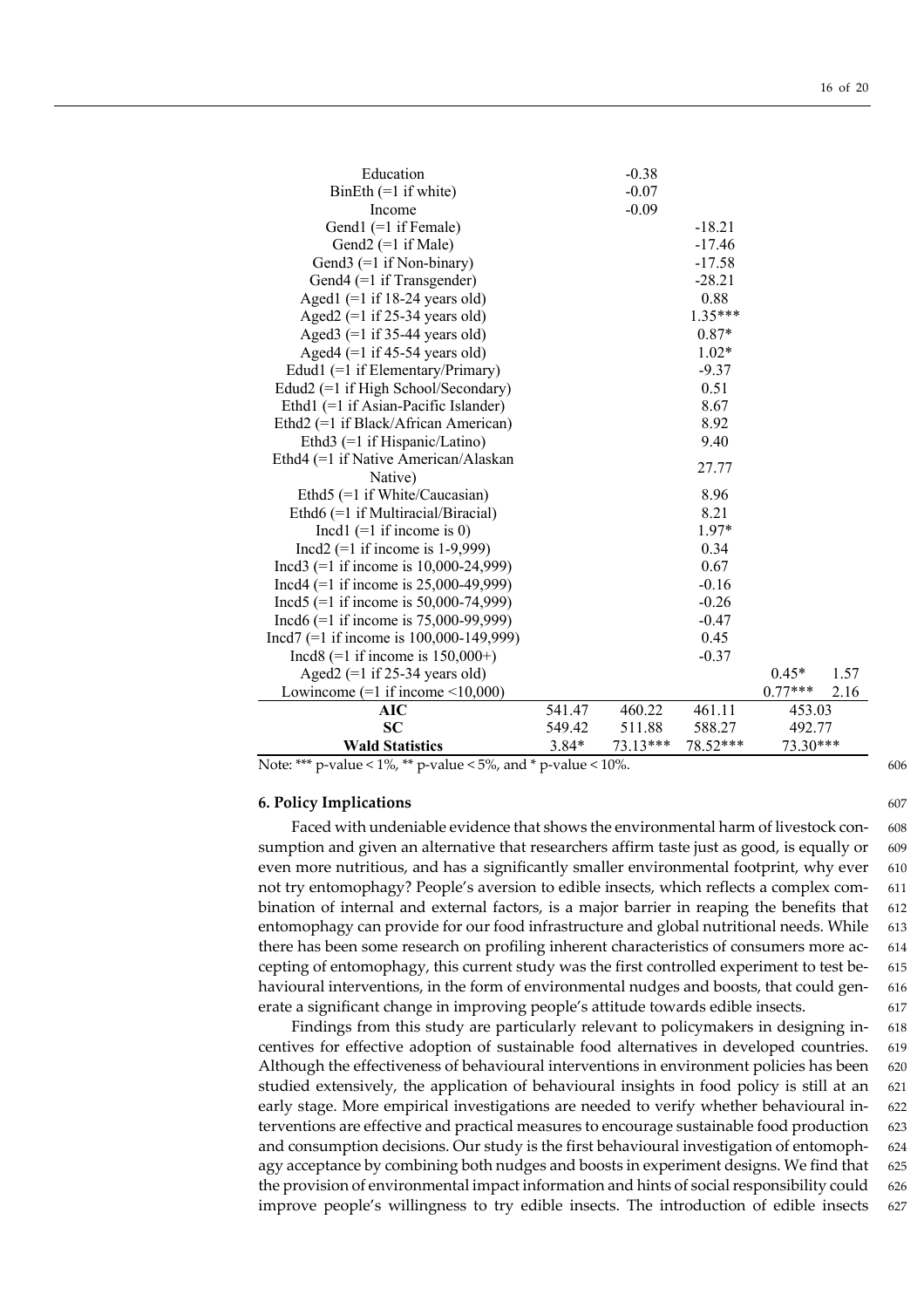through an environmental lens had the capacity to help realise entomophagy's potential 628 as a sustainable meat alternative. The temporally short duration of the treatment implied 629 that environmental boosts and nudges may be transferred and adapted to meet the needs 630 of a real-life setting, perhaps on the menu of a restaurant, a paragraph on a textbook, a 631 fleeting public service announcement, among others. This is supported by past research 632 that found an intervention of a climate-friendly choice label before choosing a dish at a 633 food service establishment led to more purchases of climate-friendlier meals while show- 634 ing no decrease in customer satisfaction (Visschers and Siegrist, 2015). Similarly, Potter et 635 al. (2021)'s literature review found that 60 out of 76 interventions using ecolabel on food 636 and drink products reported a positive effect on pro-environmental behaviour. 637

More importantly, the effect size of our behavioural intervention is larger than most 638 of the other factors considered in our model as well as in existing studies. This experiment 639 adds to literature that suggests the potential that behavioural sights in real-life food con- 640 sumption settings have to alter people's choices. Therefore, our study provides valuable 641 insight not only for those interested in expanding entomophagy as a sustainable protein 642 alternative, but also for policymakers looking for cost-efficient tools to promote environ- 643 mentally sustainable food choices. The potential of behavioural policy interventions 644 should be explored not only in food security decisions, but also in other closely related 645 sustainability studies, such as food safety and biodiversity. 646

# **7. Conclusions** 647

We develop an analytical framework to model the relationship between the willing- 648 ness to try edible insects as meat substitutes and its determinants. The model is empiri- 649 cally tested by using data from New York City via the Amazon MTurk platform. Our 650 findings from the U.S. are strongly aligned with most of the findings in past studies con- 651 ducted in European countries. As this is, to the best of our knowledge, the first study to  $652$ investigate the impact of internal and demographic factors on people's acceptance of en- 653 tomophagy in the U.S., the results may provide a more thorough understanding of con- 654 sumers' reception of edible insects in Western countries. 655

This research strongly suggests that consumers in Western countries are ready to be 656 educated on the environmental consequences of their individual food choices and are re- 657 ceptive to adopting entomophagy as a sustainable alternative to animal protein. To fully  $658$ realise the environmental benefits of entomophagy and its potential contribution to food 659 security, there are at least four future research directions that are worth exploring. 660

First, cultural path-dependency is an important factor in food choice decisions. The 661 effectiveness of policy interventions towards entomophagy might vary significantly by 662 cultural type. Therefore, expanding this study's geography to other parts of the world 663 would improve the generalisability of the experimental results and test the potential mod- 664 erating effect of cultural background; more conservative or less urbanised regions may 665 express higher rejection of entomophagy than subjects from New York. 666

Second, it is important to investigate the gap between stated environmental intention 667 and behaviour. Studies assessing consumers' decisions to actually taste insect-based prod- 668 ucts in either an experimental or real-life setting would provide a more realistic estimation 669 of the possibility of wider entomophagy adoption. Future studies should also compare 670 the effectiveness of different types of behavioural interventions, such as data visualisation, 671 textual information, environmental labelling, and celebrity endorsement, in terms of en- 672 couraging people to act upon their expressed willingness to try entomophagy. 673

Finally, and most importantly, the effect size of behavioural interventions should be 674 further explored by comprehensive cost-benefit analysis. This is a crucial step to assess 675 the real impacts of behavioural policy tools in promoting sustainable food choices in terms 676 of entomophagy. This is also a challenging undertaking. Although the general consensus 677 is that behavioural interventions are cost effective, measuring and comparing the envi- 678 ronmental costs of traditional meats and edible insects are by no means straightforward. 679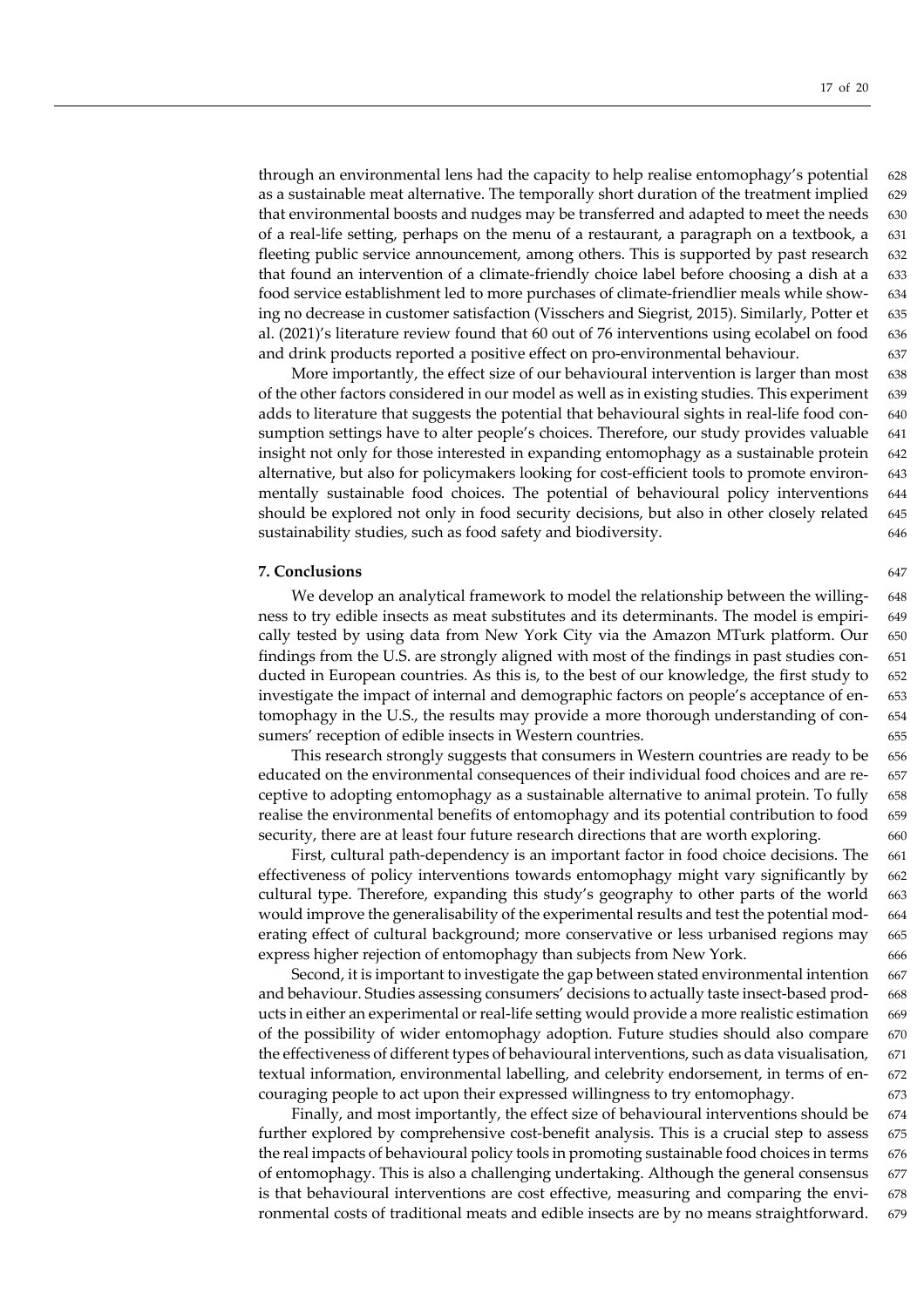Factors such as the quality and quantity of water sources, geographic and meteorological 680 conditions, and socioeconomic features of local areas should be considered; costs and ben- 681 efits should be assessed in both relative and absolute terms, with a focus on long-term, 682 sustainable impacts. Our study is one of the early attempts to push food security research 683 along this promising direction. The behavioural interventions considered in our study re- 684 quire low administration and financial resources to implement, with considerable effect 685 size. This result should be further verified and explored by using data from other parts of 686 the world and especially by using evidence from the field. 687

**Acknowledgments:** We are grateful for the generous scholarship and financial support from St. 688 Edmund's College, Cambridge University and the Cambridge University Land Society. We would 689 also like to thank Professor Laura Diaz Anadon for sharing her incredible wisdom and insight. 690

### **References:** 691

- [1] Abrahamse, W., 2020. How to Effectively Encourage Sustainable Food Choices: A Mini-Review of Available Evidence. Frontiers 692 in Psychology 11. 693
- [2] Aguinis, H., Villamor, I., Ramani, R.S., 2021. MTurk Research: Review and Recommendations. Journal of Management 47, 823- 694 837. 695
- [3] Ajzen, I., 1991. The theory of planned behavior. Organizational Behavior and Human Decision Processes 50, 179-211. 696
- [4] Al Mamun, A., Mohamad, M.R., Yaacob, M.R.B., Mohiuddin, M., 2018. Intention and behavior towards green consumption 697 among low-income households. Journal of Environmental Management 227, 73-86. 698
- [5] Allcott, H., Rogers, T., 2014. The Short-Run and Long-Run Effects of Behavioral Interventions: Experimental Evidence from 699 Energy Conservation. American Economic Review 104, 3003-3037. The contract of the contract of the contract of the conomic Review 104, 3003-3037.
- [6] Bak, H.-J., 2018. Thinking Globally and Acting Locally? 701
- [7] Geographical Dimension of Environmental Concern as Predictors of Pro-environmental Behaviors. Development and Society 702 47, 587-612. 703
- [8] Belluco, S., Losasso, C., Maggioletti, M., Alonzi, C.C., Paoletti, M.G., Ricci, A., 2013. Edible Insects in a Food Safety and 704 Nutritional Perspective: A Critical Review. Comprehensive Reviews in Food Science and Food Safety 12, 296-313. 705
- [9] Buckley, P., 2020. Prices, information and nudges for residential electricity conservation: A meta-analysis. Ecological Economics 706 172. 707
- [10] Buhrmester, M.D., Talaifar, S., Gosling, S.D., 2018. An Evaluation of Amazon's Mechanical Turk, Its Rapid Rise, and Its Effective 708 Use. Perspectives on Psychological Science 13, 149-154. The matrix of the control of the control of the control of the control of the control of the control of the control of the control of the control of the control of th
- [11] Cesareo, M., Sorgente, A., Labra, M., Palestini, P., Sarcinelli, B., Rossetti, M., Lanz, M., Moderato, P., 2022. The effectiveness of 710 nudging interventions to promote healthy eating choices: A systematic review and an intervention among Italian university 711 students. Appetite 168. 712
- [12] Cho, Y.N., 2015. Different Shades of Green Consciousness: The Interplay of Sustainability Labeling and Environmental Impact 713 on Product Evaluations. Journal of Business Ethics 128, 73-82. 714
- [13] Cicatiello, C., De Rosa, B., Franco, S., Lacetera, N., 2016. Consumer approach to insects as food: barriers and potential for 715 consumption in Italy. British Food Journal 118, 2271-2286. The consumption in Italy. British Food Journal 118, 2271-2286.
- [14] DeChano, L.M., 2006. A Multi-Country Examination of the Relationship Between Environmental Knowledge and Attitudes. 717 International Research in Geographical and Environmental Education 15, 15-28. 718
- [15] Dobermann, D., Swift, J.A., Field, L.M., 2017. Opportunities and hurdles of edible insects for food and feed. Nutrition Bulletin 719 42, 293-308. 720
- [16] Dopelt, K., Radon, P., Davidovitch, N., 2019. Environmental Effects of the Livestock Industry: The Relationship between 721 Knowledge, Attitudes, and Behavior among Students in Israel. International Journal of Environmental Research and Public 722 Health 16, 1359. 723
- [17] Dossey, A.T., Tatum, J.T., McGill, W.L., 2016. Chapter 5 Modern Insect-Based Food Industry: Current Status, Insect Processing 724 Technology, and Recommendations Moving Forward, in: Dossey, A.T., Morales-Ramos, J.A., Rojas, M.G. (Eds.), Insects as 725 Sustainable Food Ingredients. Academic Press, San Diego, pp. 113-152.
- [18] Ferrari, L., Cavaliere, A., De Marchi, E., Banterle, A., 2019. Can nudging improve the environmental impact of food supply 727 chain? A systematic review. Trends in Food Science & Technology 91, 184-192. 728
- [19] Finke, M.D., 2005. Nutrient composition of bee brood and its potential as human food. Ecology of Food and Nutrition 44, 257- 729 270. 730
- [20] Florenca, S.G., Correia, P.M.R., Costa, C.A., Guine, R.P.F., 2021. Edible Insects: Preliminary Study about Perceptions, Attitudes, 731 and Knowledge on a Sample of Portuguese Citizens. Foods 10. *T32 T32*
- [21] Grune-Yanoff, T., Hertwig, R., 2016. Nudge Versus Boost: How Coherent are Policy and Theory? Minds and Machines 26, 149- 733 183. 734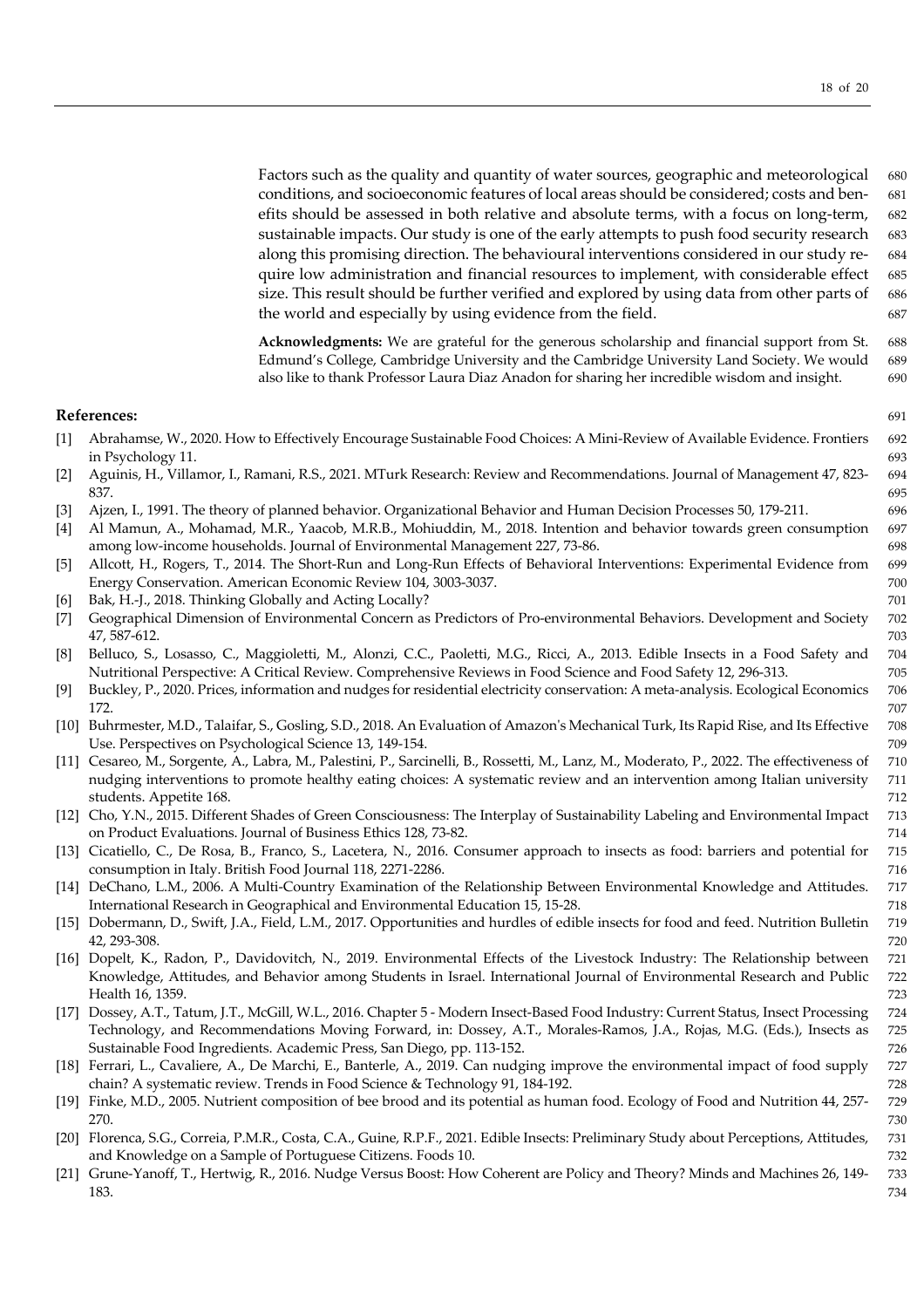|        | [22] Grune-Yanoff, T., Marchionni, C., Feufel, M.A., 2018. Toward a framework for selecting behavioural policies: How to choose                                                                 | 735        |
|--------|-------------------------------------------------------------------------------------------------------------------------------------------------------------------------------------------------|------------|
|        | between boosts and nudges. Economics and Philosophy 34, 243-266.                                                                                                                                | 736        |
|        | [23] Guiné, R.P.F., Correia, P., Coelho, C., Costa, C.A., 2021. The role of edible insects to mitigate challenges for sustainability. Open                                                      | 737        |
|        | Agriculture 6, 24-36.                                                                                                                                                                           | 738        |
|        | [24] Gupta, A., Singh, U., 2018. Factors Affecting Environmentally Responsive Consumption Behavior in India: An Empirical Study.                                                                | 739        |
|        | Jindal Journal of Business Research 8, 16-35.                                                                                                                                                   | 740        |
|        | [25] Hiramatsu, A., Kurisu, K., Hanaki, K., 2016. Environmental Consciousness in Daily Activities Measured by Negative Prompts.                                                                 | 741        |
|        | Sustainability 8, 24.                                                                                                                                                                           | 742        |
|        | [26] Imathiu, S., 2020. Benefits and food safety concerns associated with consumption of edible insects. NFS Journal 18, 1-11.                                                                  | 743        |
|        | [27] Kaiser, M., Bernauer, M., Sunstein, C.R., Reisch, L.A., 2020. The power of green defaults: the impact of regional variation of opt-                                                        | 744        |
|        | out tariffs on green energy demand in Germany. Ecological Economics 174.                                                                                                                        | 745        |
|        | [28] Khanna, T.M., Baiocchi, G., Callaghan, M., Creutzig, F., Guias, H., Haddaway, N.R., Hirth, L., Javaid, A., Koch, N., Laukemper,                                                            | 746        |
|        | S., Loschel, A., Dominguez, M.D.Z., Minx, J.C., 2021. A multi-country meta-analysis on the role of behavioural change in                                                                        | 747        |
|        | reducing energy consumption and CO2 emissions in residential buildings. Nature Energy 6, 925-932.                                                                                               | 748        |
|        | [29] Lazaric, N., Toumi, M., 2022. Reducing consumption of electricity: A field experiment in Monaco with boosts and goal setting.                                                              | 749        |
|        | Ecological Economics 191.                                                                                                                                                                       | 750        |
|        | [30] Lorenz-Spreen, P., Lewandowsky, S., Sunstein, C.R., Hertwig, R., 2020. How behavioural sciences can promote truth, autonomy                                                                | 751        |
|        | and democratic discourse online. Nature Human Behaviour 4, 1102-1109.                                                                                                                           | 752        |
| [31]   | Mancini, S., Sogari, G., Menozzi, D., Nuvoloni, R., Torracca, B., Moruzzo, R., Paci, G., 2019. Factors Predicting the Intention of                                                              | 753        |
|        | Eating an Insect-Based Product. Foods 8, 270.                                                                                                                                                   | 754        |
|        | [32] McCarthy, N., 2021. The Countries That Eat The Most Meat. Statista Infographics.                                                                                                           | 755        |
|        | [33] McMichael, A.J., Powles, J.W., Butler, C.D., Uauy, R., 2007. Energy and health 5 - Food, livestock production, energy, climate                                                             | 756        |
|        | change, and health. Lancet 370, 1253-1263.                                                                                                                                                      | 757        |
|        | [34] Megido, R.C., Gierts, C., Blecker, C., Brostaux, Y., Haubruge, E., Alabi, T., Francis, F., 2016. Consumer acceptance of insect-                                                            | 758        |
|        | based alternative meat products in Western countries. Food Quality and Preference 52, 237-243.                                                                                                  | 759        |
|        | [35] Mondal, P., Ganguly, M., 2019. ENTOMOPHAGY: Grab the grub for a better future. Agriculture & Food: e-Newsletter 1, Article                                                                 | 760        |
|        | id: 11100.                                                                                                                                                                                      | 761        |
|        | [36] Nisa, C.F., Belanger, J.J., Schumpe, B.M., Faller, D.G., 2019. Meta-analysis of randomised controlled trials testing behavioural                                                           | 762        |
|        | interventions to promote household action on climate change. Nature Communications 10.                                                                                                          | 763        |
|        | [37] OECD, FAO, 2021. OECD-FAO Agricultural Outlook 2021-2030, OECD & Food Agriculture Organization of the United Nations.                                                                      | 764        |
|        | [38] Oonincx, D., de Boer, I.J.M., 2012. Environmental Impact of the Production of Mealworms as a Protein Source for Humans - A                                                                 | 765        |
|        | Life Cycle Assessment. Plos One 7.                                                                                                                                                              | 766        |
|        | [39] Oonincx, D., van Itterbeeck, J., Heetkamp, M.J.W., van den Brand, H., van Loon, J.J.A., van Huis, A., 2010. An Exploration on                                                              | 767        |
|        | Greenhouse Gas and Ammonia Production by Insect Species Suitable for Animal or Human Consumption. Plos One 5.                                                                                   | 768        |
|        | [40] Palm-Forster, L.H., Ferraro, P.J., Janusch, N., Vossler, C.A., Messer, K.D., 2019. Behavioral and Experimental Agri-                                                                       | 769        |
|        | Environmental Research: Methodological Challenges, Literature Gaps, and Recommendations. Environmental & Resource<br>Economics 73, 719-742.                                                     | 770<br>771 |
|        |                                                                                                                                                                                                 | 772        |
|        | [41] Paul, J., Modi, A., Patel, J., 2016. Predicting green product consumption using theory of planned behavior and reasoned action.<br>Journal of Retailing and Consumer Services 29, 123-134. | 773        |
|        | [42] Piha, S., Pohjanheimo, T., Lahteenmaki-Uutela, A., Kreckova, Z., Otterbring, T., 2018. The effects of consumer knowledge on                                                                | 774        |
|        | the willingness to buy insect food: An exploratory cross-regional study in Northern and Central Europe. Food Quality and                                                                        | 775        |
|        | Preference 70, 1-10.                                                                                                                                                                            | 776        |
|        | [43] Pimentel, D., Pimentel, M., 2003. Sustainability of meat-based and plant-based diets and the environment. The American Journal                                                             | 777        |
|        | of Clinical Nutrition 78, 660S-663S.                                                                                                                                                            | 778        |
|        | [44] Pliner, P., Hobden, K., 1992. Development of a scale to measure the trait of food neophobia in humans. Appetite 19, 105-120.                                                               | 779        |
|        | [45] Potter, C., Bastounis, A., Hartmann-Boyce, J., Stewart, C., Frie, K., Tudor, K., Bianchi, F., Cartwright, E., Cook, B., Rayner, M.,                                                        | 780        |
|        | Jebb, S.A., 2021. The Effects of Environmental Sustainability Labels on Selection, Purchase, and Consumption of Food and Drink                                                                  | 781        |
|        | Products: A Systematic Review. Environment and Behavior 53, 891-925.                                                                                                                            | 782        |
|        | [46] Ritchie, H., 2020. Half of the world's habitable land is used for agriculture. Our World in Data.                                                                                          | 783        |
| [47]   | Rossman, S., 2018. 2019 Food Trends: Cricket Powder, Edible Insect Start-Ups Spark Love for Bugs, USA Today.                                                                                    | 784        |
|        | [48] Rumpold, B.A., Schluter, O.K., 2013. Nutritional composition and safety aspects of edible insects. Molecular Nutrition & Food                                                              | 785        |
|        | Research 57, 802-823.                                                                                                                                                                           | 786        |
|        | [49] Rusconi, G., Romani, L., 2018. Insects for Dinner: The Next Staple Food? European Food and Feed Law Review 13, 335-339.                                                                    | 787        |
|        | [50] Sakadevan, K., Nguyen, M.L., 2017. Chapter Four - Livestock Production and Its Impact on Nutrient Pollution and Greenhouse                                                                 | 788        |
|        | Gas Emissions, in: Sparks, D.L. (Ed.), Advances in Agronomy. Academic Press, pp. 147-184.                                                                                                       | 789        |
|        | [51] Sansoucy, R., 1997. Livestock - a driving force for food security and sustainable development. IRD Currents (Sweden), 4-11.                                                                | 790        |
| $[52]$ | Schösler, H., Boer, J.d., Boersema, J.J., 2012. Can we cut out the meat of the dish? Constructing consumer-oriented pathways                                                                    | 791        |

towards meat substitution. Appetite 58, 39-47. 792 [53] Schrader, J., Oonincx, D., Ferreira, M.P., 2016. North American entomophagy. Journal of Insects as Food and Feed 2, 111-120. 793